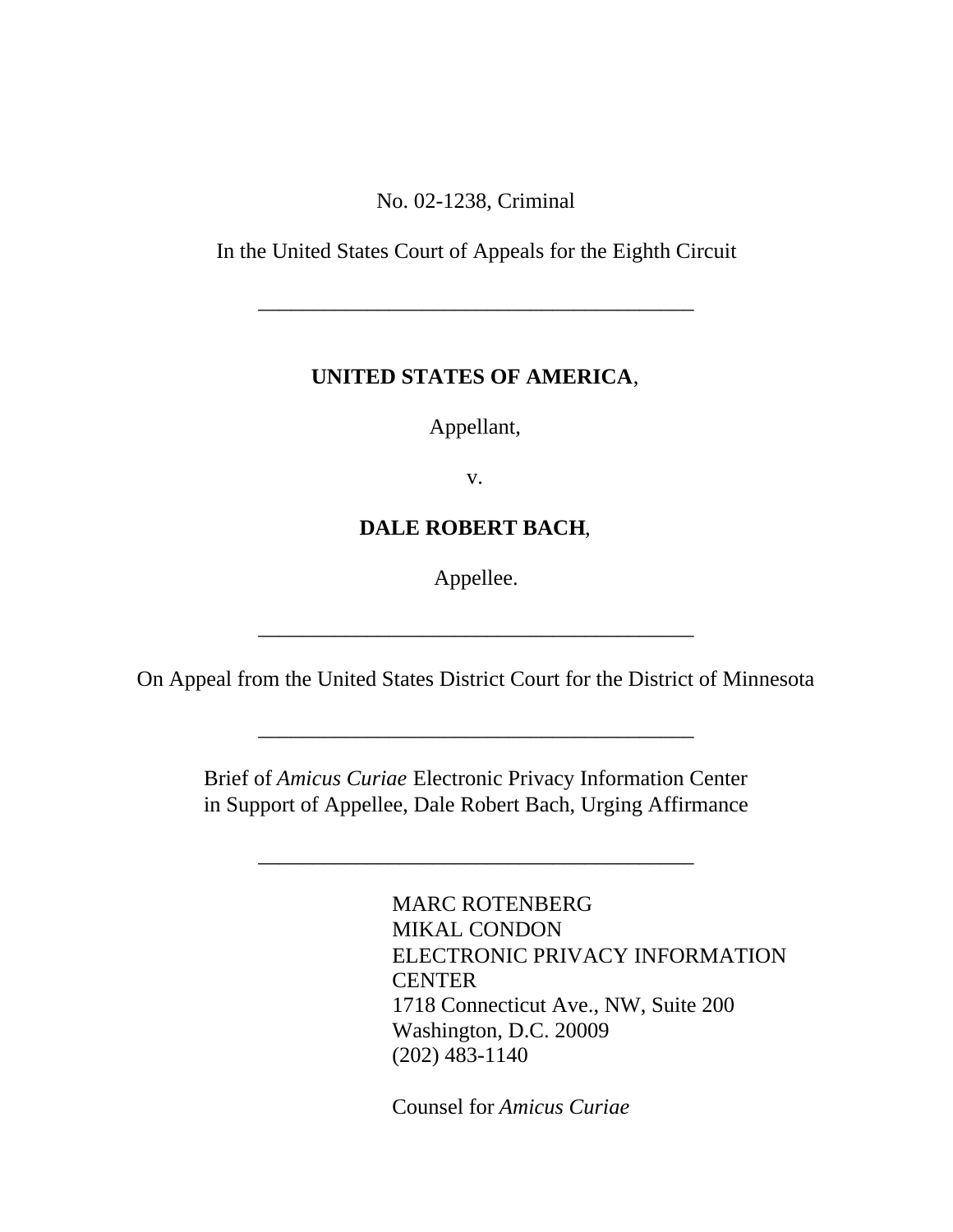## **IN THE UNITED STATES COURT OF APPEALS FOR THE EIGHTH CIRCUIT**

| <b>UNITED STATES OF AMERICA, )</b> |                       |
|------------------------------------|-----------------------|
|                                    | No. 02-1238, Criminal |
| Appellant,                         |                       |
|                                    |                       |
|                                    |                       |
| V.                                 |                       |
|                                    |                       |
|                                    |                       |
| DALE ROBERT BACH,                  |                       |
|                                    |                       |
| Appellee.                          |                       |
|                                    |                       |

## **MOTION OF** *AMICUS CURIAE* **ELECTRONIC PRIVACY INFORMATION CENTER FOR LEAVE TO FILE ACCOMPANYING** *AMICUS* **BRIEF**

Pursuant to Federal Rule of Appellate Procedure Rule 29(b), *amicus curiae* Electronic Privacy Information Center ("EPIC") requests leave to file the accompanying *amicus curiae* brief in support of Appellee. This brief urges affirmance of the District Court's decision. Appellee Dale Robert Bach has consented to the filing of this brief; appellant United States has declined to give its consent.

The Electronic Privacy Information Center is a public interest research center in Washington, D.C. that was established to focus public attention on emerging civil liberties issues and to protect privacy, the First Amendment, and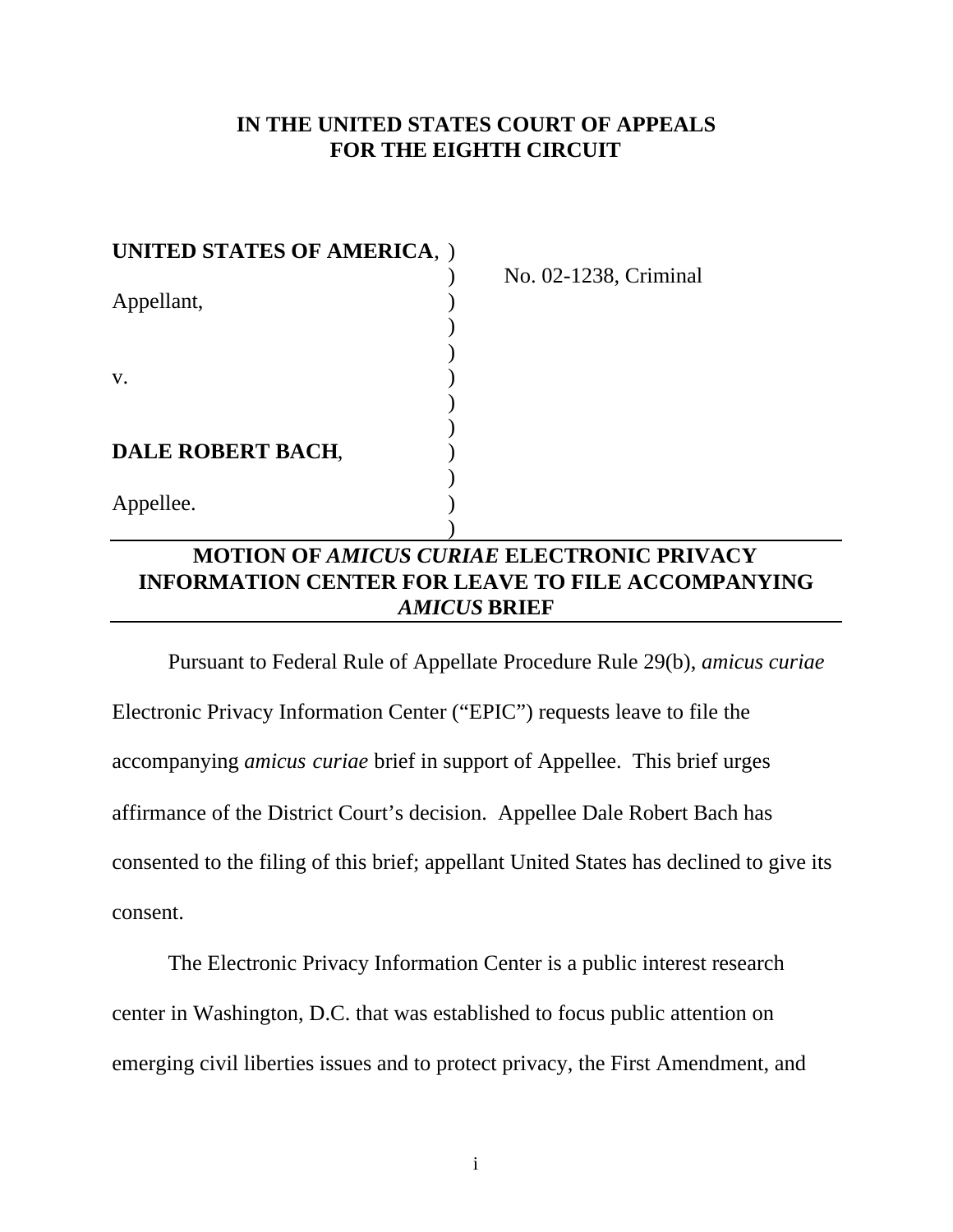other constitutional values. EPIC has participated as amicus curiae in numerous privacy cases, including most recently *Watchtower Bible and Tract Soc'y of N.Y., Inc. v. Vill. of Stratton*, 122 S. Ct. 2080 (2002). In this case, a law enforcement officer failed to comply with a well-established statutory requirement when he faxed a warrant to an e-mail service provider. This failure to observe statutorily mandated procedures violated appellee's Fourth Amendment privacy rights, and the court's resolution of this case could potentially affect the privacy interests of millions of citizens.

As there are today more than 140 million internet users in the United States who could become subject to such warrants issued from a fax machine, EPIC believes it is vital to understand the history of the requirement that a police officer be physically present when a search warrant is served and therefore respectfully requests that this Court grant it leave to file the accompanying *amicus curiae* brief.

Dated: July 26, 2002 Respectfully submitted,

MARC ROTENBERG MIKAL CONDON ELECTRONIC PRIVACY INFORMATION CENTER 1718 Connecticut Ave., NW, Suite 200 Washington, D.C. 20009 (202) 483-1140

\_\_\_\_\_\_\_\_\_\_\_\_\_\_\_\_\_\_\_\_\_\_\_\_\_\_\_\_\_\_\_\_\_\_\_

Counsel for *Amicus Curiae*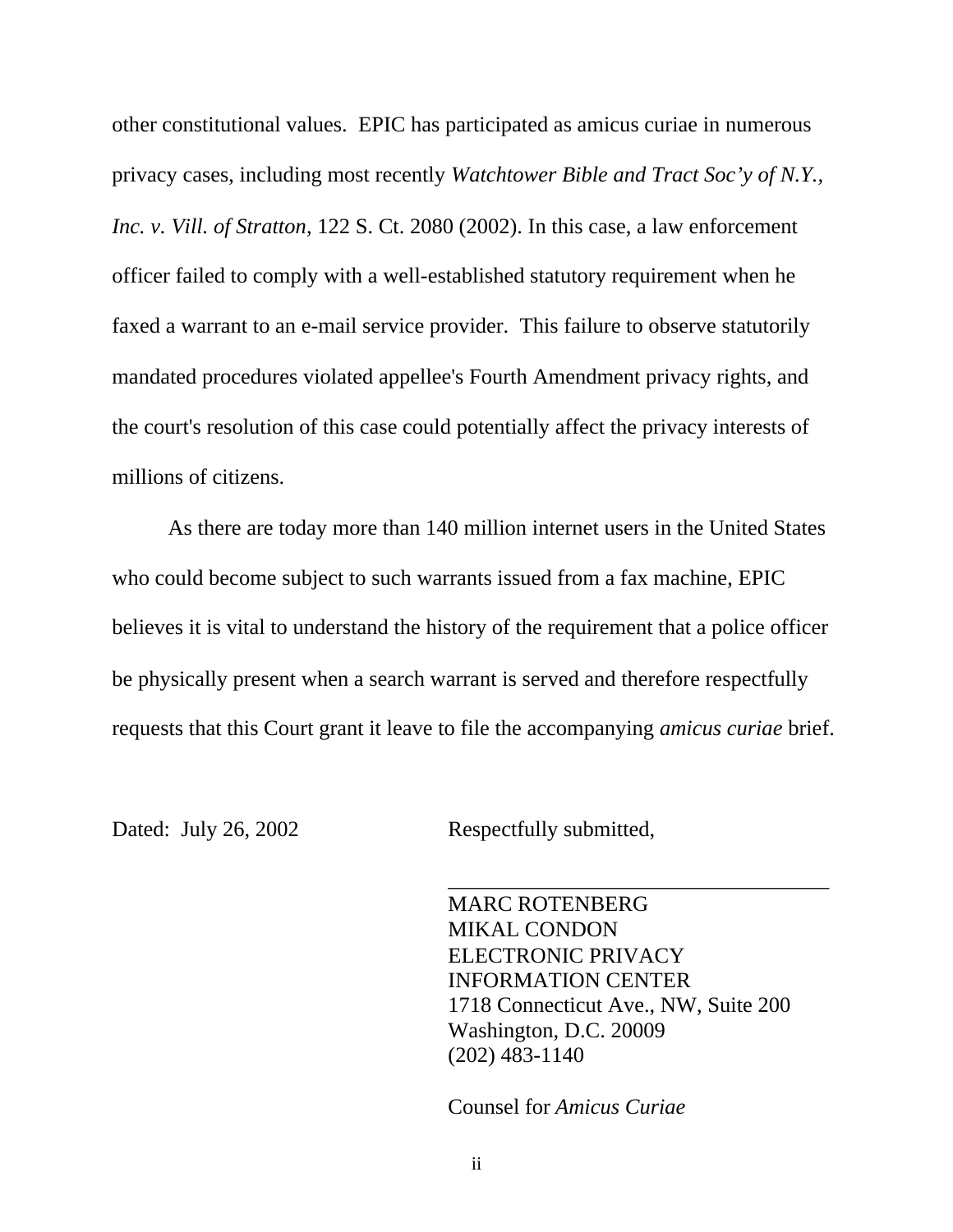# **TABLE OF CONTENTS**

| I.      |                | The Fourth Amendment has Always Required the Presence         |
|---------|----------------|---------------------------------------------------------------|
|         |                | of a Police Officer for the Service of a Search Warrant 4     |
| $\Pi$ . |                | Section 3105 Requires the Presence of a Police Officer During |
|         |                | the Service of a Warrant and This Circuit has Made Clear that |
|         |                | State Officers Must Comply With the Statutory Obligation9     |
| III.    |                | The Fourth Amendment Requires That A Law Enforcement          |
|         |                | Officer Personally Serve A Warrant For A Search Of An E-Mail  |
|         |                |                                                               |
|         | A <sub>1</sub> | Law Enforcement Officers Must Observe Fourth                  |
|         |                | Amendment Procedures to Secure the Privacy Interests          |
|         |                |                                                               |
|         | <b>B.</b>      | Because An E-Mail Provider Is Immune From Liability           |
|         |                | Stemming From Its Cooperation With A Warranted Search,        |
|         |                | It Is Imperative To Foster Accountability By Preserving The   |
|         |                | Formalities Associated With Service Of A Search Warrant14     |
|         |                |                                                               |
|         |                |                                                               |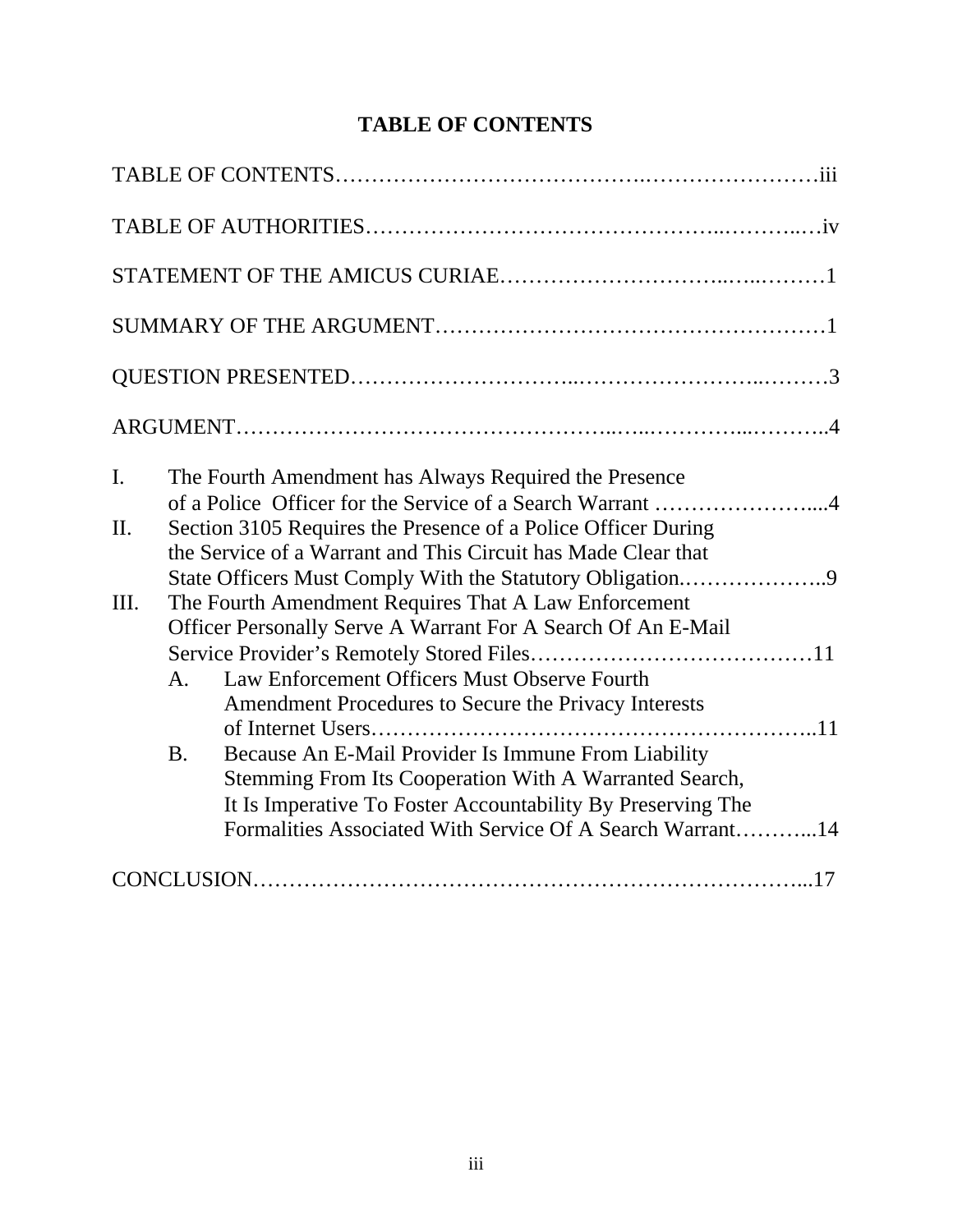## **TABLE OF AUTHORITIES**

## **CASES**

| Massachusetts v. Sbordone, 424 Mass. 802 (Mass. 1997)15     |
|-------------------------------------------------------------|
|                                                             |
|                                                             |
|                                                             |
|                                                             |
|                                                             |
| United States v. Appelquist, 145 F.3d 976 (8th Cir. 1998)10 |
|                                                             |
|                                                             |
|                                                             |
| United States v. Maxwell, 45 M.J. 406 (C.A.A.F. 1996)12     |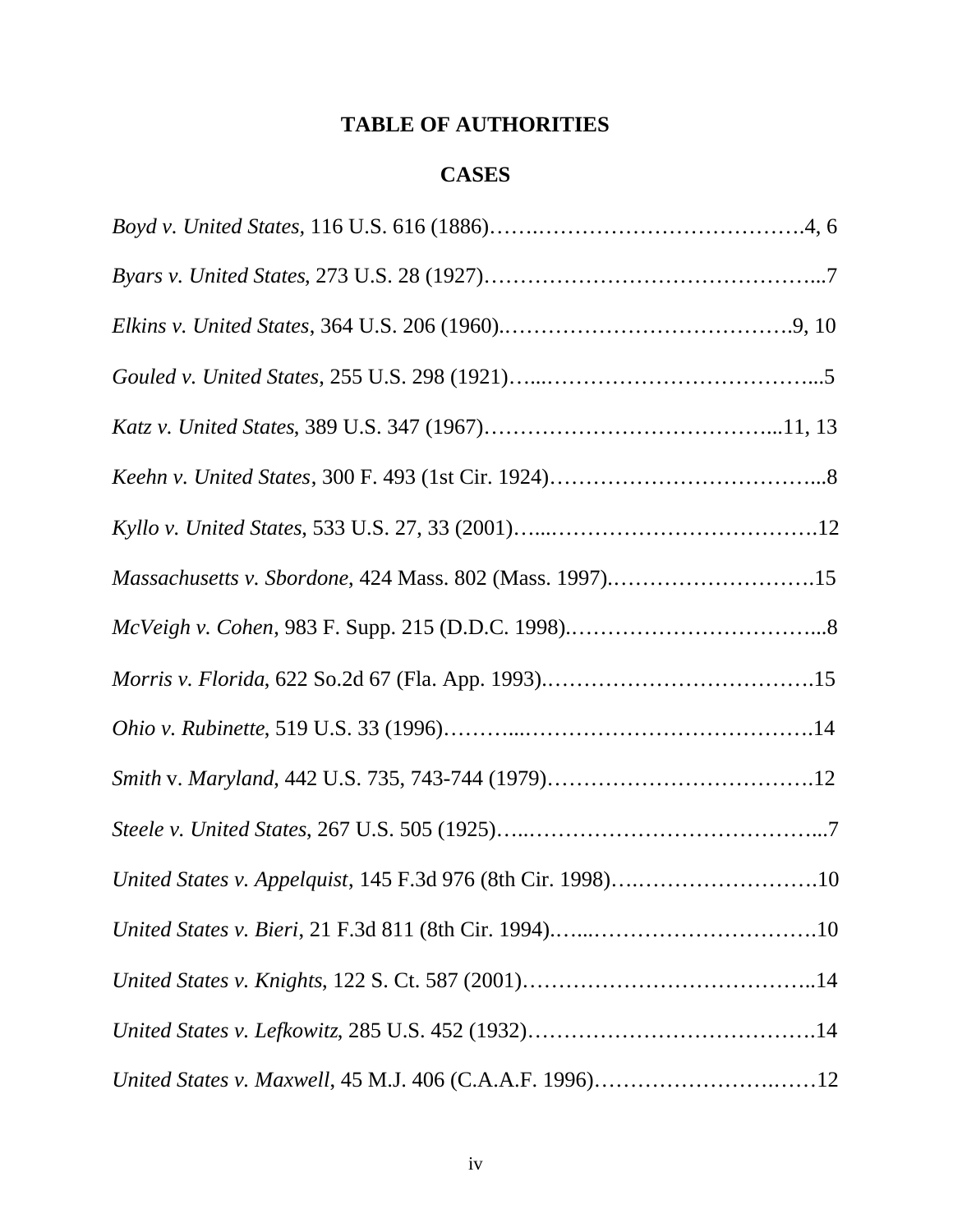| <i>Washington v. Kern</i> , 81 Wash. App. 308, 914 P.2d 114 (Wash. App. 1996)15 |
|---------------------------------------------------------------------------------|
| Watchtower Bible and Tract Soc'y of N.Y., Inc. v. Vill. of Stratton,            |
|                                                                                 |
|                                                                                 |

# **LEGISLATIVE HISTORY AND STATUTES**

| Regulation of the Collection of Duties on Tonnage and on Merchandise, |  |
|-----------------------------------------------------------------------|--|
|                                                                       |  |
|                                                                       |  |
|                                                                       |  |
|                                                                       |  |
|                                                                       |  |
|                                                                       |  |
|                                                                       |  |
|                                                                       |  |

# **BOOKS AND ARTICLES**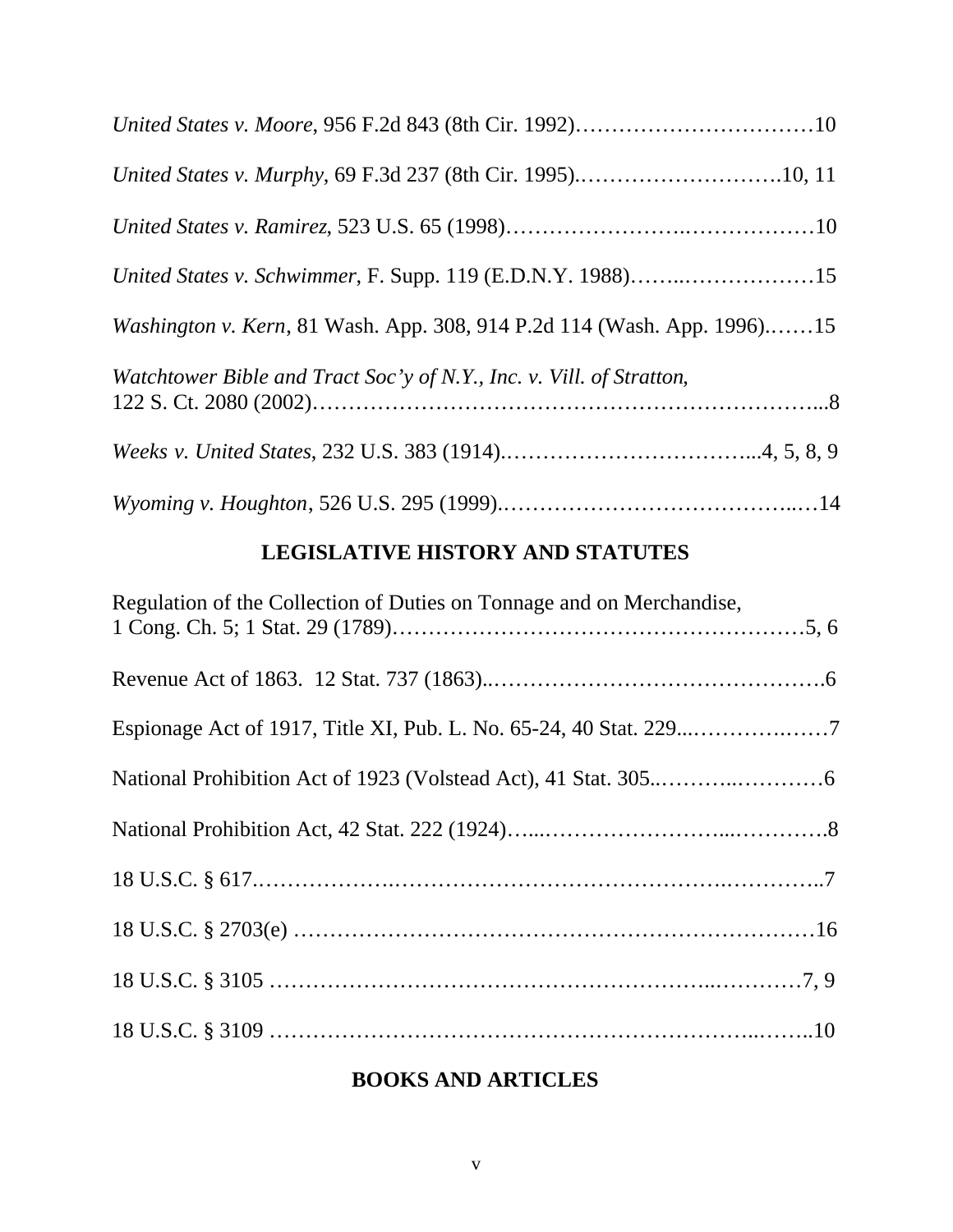| <b>OTHER</b>                                                                                                                                                                                                                        |  |  |
|-------------------------------------------------------------------------------------------------------------------------------------------------------------------------------------------------------------------------------------|--|--|
| Elizabeth Weise, Electronic Evidence Hot New Topic, USA Today,                                                                                                                                                                      |  |  |
| U.S. Dep't of Justice, Searching and Seizing Computers and Obtaining Electronic<br>Evidence in Criminal Investigations 51-52 (March 2001)15                                                                                         |  |  |
| Michael Pastore, Global Census of Online Populations (March 25, 2002)<br>at http://www.isp-planet.com/reaserch/2002/census.html                                                                                                     |  |  |
| Nua.com, How Many Online? (Feb. 2002) at http://www.nua.ie/surveys/                                                                                                                                                                 |  |  |
| Nua.com, AOL Dominates U.S. ISP Market (Feb. 11, 2002) at<br>http://nue.ie/surveys/index.cgi?f=VS&art_id=905357646&reltrue                                                                                                          |  |  |
| Keeping Secrets in Cyberspace: Establishing Fourth Amendment Protection for<br>Internet Communication, 110 Harv. L. Rev. 1591 (1997)13                                                                                              |  |  |
| Patricia Fusco, Top U.S. ISPs By Subscriber (May 29, 2002) at<br>http://www.isp-planet.com/research/rankings/usa.html                                                                                                               |  |  |
| James X. Dempsey, The Fourth Amendment and the Internet, in First Annual<br>Institute on Privacy Law Strategies for Legal Compliance in a High Tech and<br>Changing Regulatory Environment 1017 (John B. Kennedy & Paul M. Schwartz |  |  |
| 2 Wayne R. LaFave, Search & Seizure § 4.8(a), 599-600 (3d ed. 1996) 10                                                                                                                                                              |  |  |

| Yahoo! Terms of Service at http://docs.yahoo.com/info/terms |  |
|-------------------------------------------------------------|--|
|                                                             |  |
|                                                             |  |
| Yahoo! Privacy Policy at http://privacy.yahoo.com           |  |
|                                                             |  |
|                                                             |  |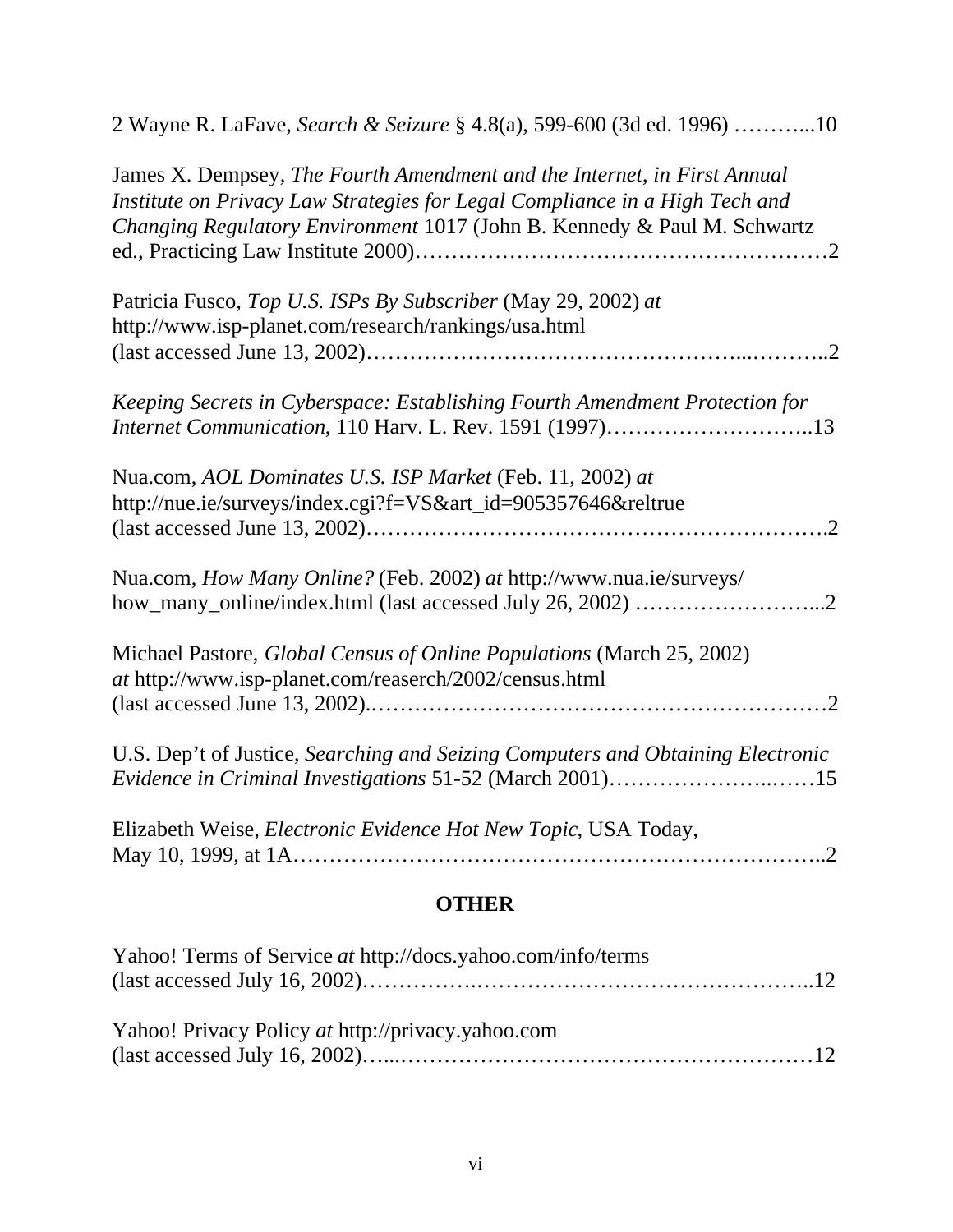| Yahoo! Online Support at http://help.yahoo.com/help/us/mail/ |  |
|--------------------------------------------------------------|--|
|                                                              |  |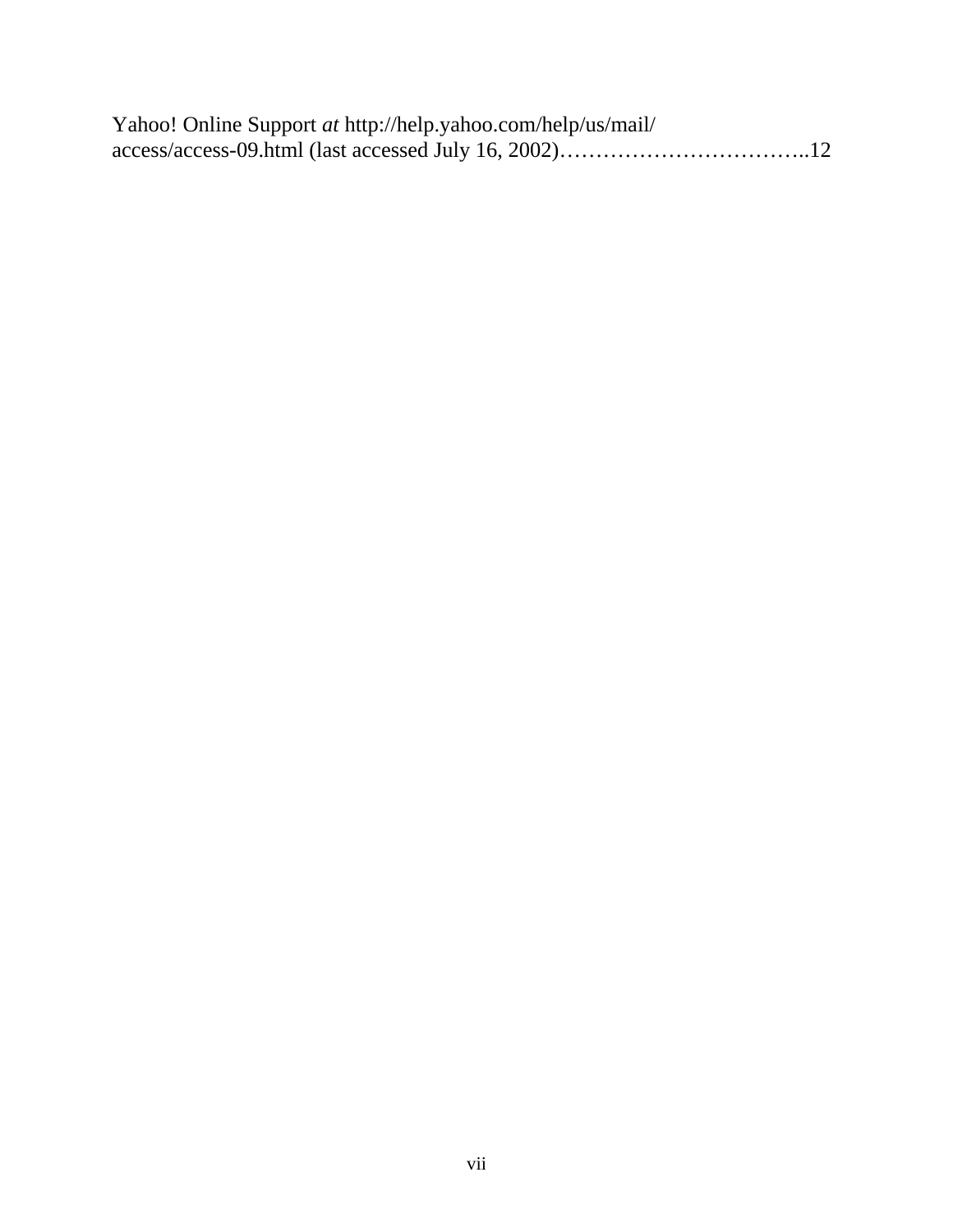#### **STATEMENT OF** *AMICUS CURIAE*

*Amicus* Electronic Privacy Information Center ("EPIC") is a public interest research center in Washington, D.C. that focuses public attention on emerging civil liberties issues and advocates to protect privacy and constitutional values. EPIC believes that both 18 U.S.C. § 3105 and the Fourth Amendment mandate official presence during the service of a search warrant, a procedural safeguard that is particularly important as emerging technological innovations pose new challenges to personal privacy.

### **SUMMARY OF ARGUMENT**

The search warrant at issue in this case was served without a police officer being present, in direct violation of 18 U.S.C. § 3105, which mandates officer presence at the service of a warrant. Formal procedures––including the requirement of an officer's presence at the service of a search warrant––have been in place since the1700s to safeguard individuals from unwarranted intrusion upon their privacy by government officials, and to discourage governmental abuse of power by ensuring guarantees of trustworthiness and accountability.

Because a subscriber has an expectation of privacy in e-mail transmitted by an Internet Service Provides ("ISP"), the characteristics of the Internet do not negate the requirement of an officer's presence for the service of a warrant. It is thus critical that law enforcement officers observe the formalities associated with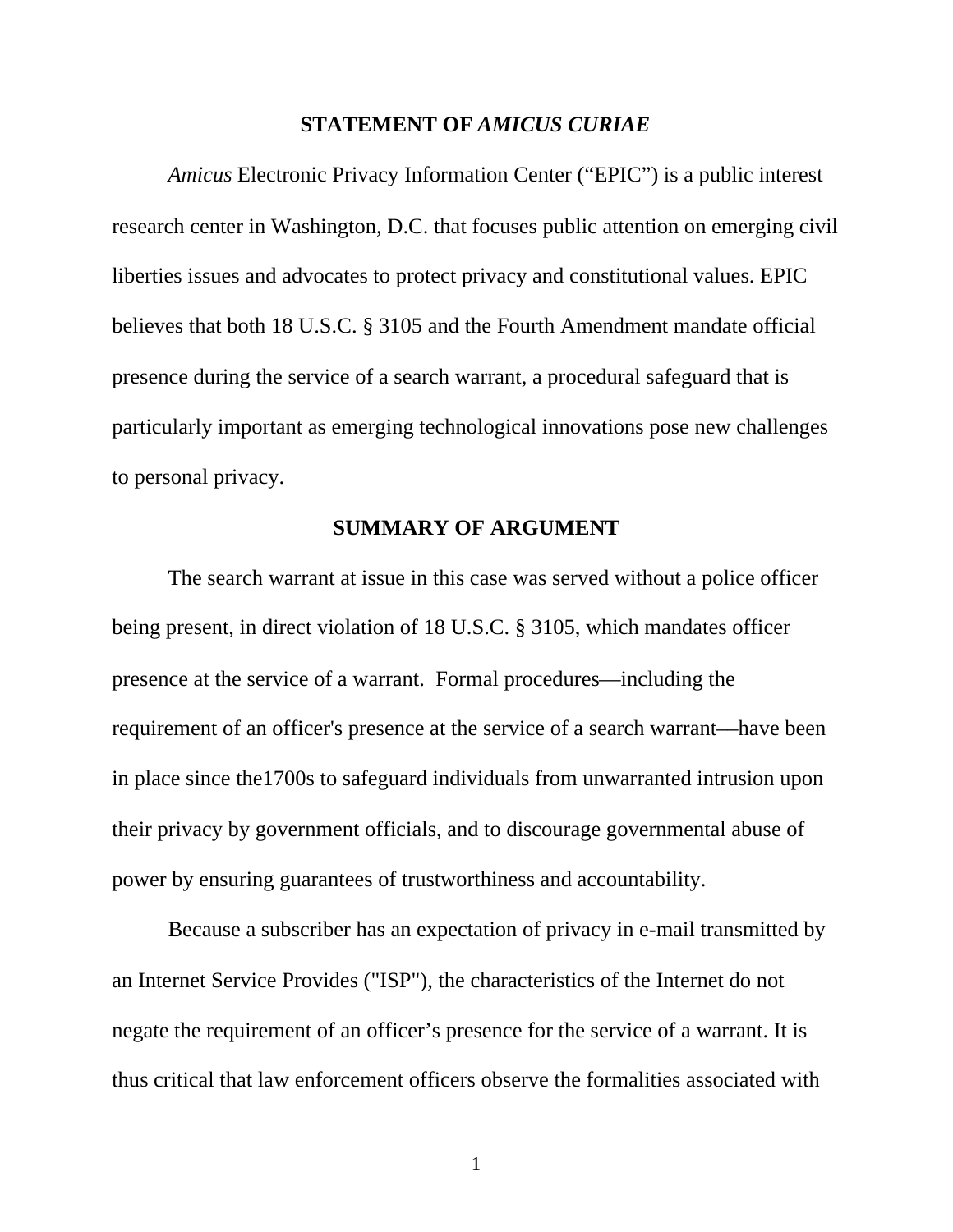service of a search warrant in digital environments. Furthermore, the procedures by which warrants are served for electronic information impact millions of people: more than 540 million people throughout the world were online in 2002, with over 180 million in the United States and Canada alone.<sup>1</sup> The world's largest ISP, America Online, received approximately 20 warrants per month in 1999, a figure that has risen steadily over the course of several years.<sup>2</sup> Thus, the procedures permitted for the execution of a search warrant on an ISP implicate the Fourth Amendment rights of millions of Internet users.

The application of Fourth Amendment protections to privacy interests in digital environments raises important questions concerning the technical service of

l

<sup>1</sup> Nua.com, *How Many Online? at* <http://>

www.nua.ie/surveys/how\_many\_online/index.html (Feb. 2002). There are more than 140 million Internet Service Providers (ISPs) subscribers in the United States alone. *AOL Dominates US ISP Market at* www.nua.ie/surveys/index.cgi?f =VS&art\_id=905357646&reltrue (Feb. 11, 2002). The Telecommunications and Information Administration estimates that two million people become new Internet users each month. Patricia Fusco, *Top U.S. ISPs By Subscriber at* www.ispplaent.com/research/rankings.usa.html May 29, 2002)*.* The Computer Industry Almanac estimates that 945 million people globally will be Internet users by 2004. *See* Michael Pastore, *Global Census of Online Populations at* [http://www.isp](http://www.isp-)planet.com/research/2002/ census.html (March 25, 2002).

<sup>2</sup> Elizabeth Weise, *Electronic Evidence Hot New Topic*, USA Today, May 10, 1999, at 1A. Electronic evidence may comprise as much as thirty percent of all evidence admitted in court. *Id*. During the course of a single 1999 investigation, the FBI seized enough electronic evidence to almost fill the Library of Congress twice. James X. Dempsey*, The Fourth Amendment and the Internet*, *in First Annual Institute on Privacy Law Strategies for Legal Compliance in a High Tech*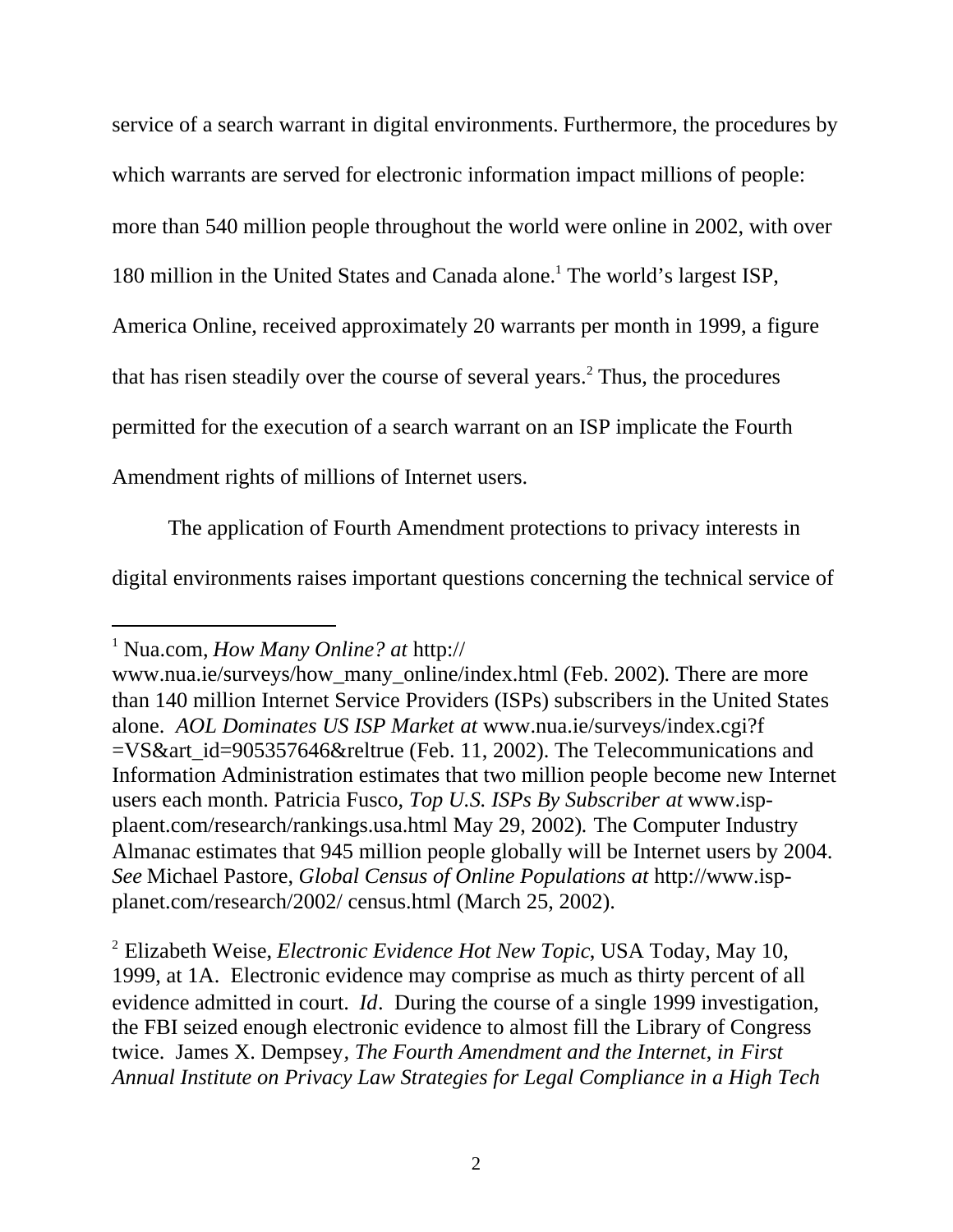a valid search warrant. Law enforcement officers are legally obligated to ensure the privacy rights of individuals. ISPs, on the other hand, are bound by no such obligation and are in fact exempt under 18 U.S.C. § 2703(e) from any liability arising from their participation in a search. Therefore, an officer's presence for the service of a warrant is a crucial procedural safeguard of an individual's Fourth Amendment rights.

### QUESTION PRESENTED

When a state officer serves a state warrant upon a third party in violation of a state law mandating official presence at the warrant's service, is the use of the resulting evidence in a federal prosecution prohibited by the United States Constitution and a federal statute similarly requiring official presence during warrant service?

*and Changing Regulatory Environment* 1017 (John B. Kennedy & Paul M. Schwartz ed., Practicing Law Institute 2000).

l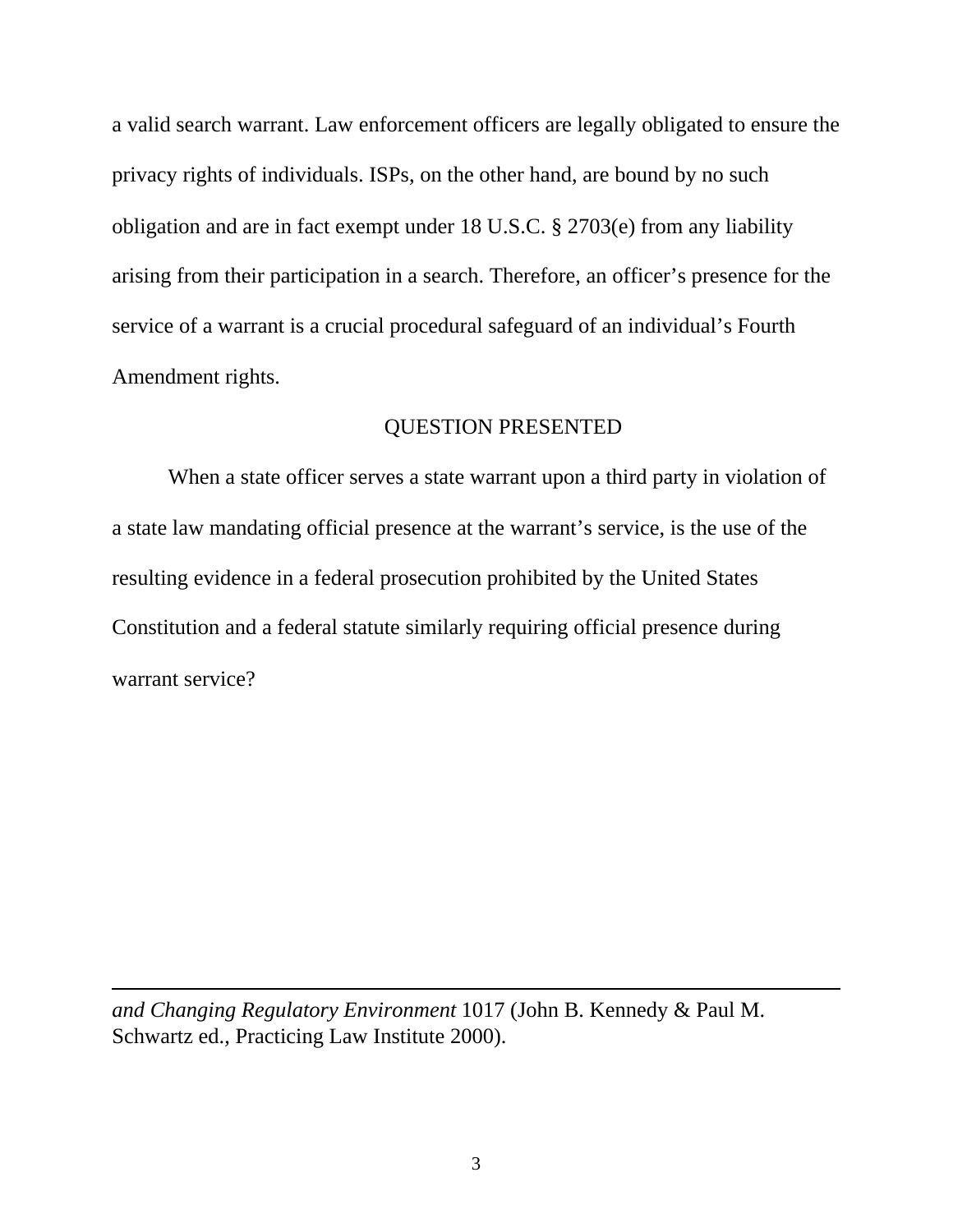#### **ARGUMENT**

## **I. The Fourth Amendment has Always Required the Presence of a Police Officer for the Service of a Search Warrant**

Since the 1700s, United States law has required an officer's presence during the service of a search warrant. S*ee Boyd v. United States,* 116 U.S. 616, 624 (1886) (detailing the history of search and seizure law and procedure). An officer's presence discourages government abuse of power and unwarranted intrusion upon privacy by ensuring guarantees of trustworthiness and accountability. The Supreme Court has long recognized the importance of strict adherence to procedural safeguards in the execution of search warrants, because "[i]t may be that it is the obnoxious thing in its mildest and least repulsive form; but illegitimate and unconstitutional practices get their first footing … by silent approaches and slight deviations from legal modes of procedure." *Boyd*, 116 U.S. at 633. (emphasis added). Therefore, "[i]t is the duty of the courts to be watchful for the constitutional rights of the citizen, and against any stealthy encroachment thereon." *Id*.

Indeed, as the Supreme Court has long recognized, the Fourth Amendment was adopted as a procedural safeguard against the arbitrary exercise of governmental authority, "securing to the American people, among other things, those safeguards which had grown up in England to protect the people from unreasonable searches and seizures ... ." *Weeks v. United States*, 232 U.S. 383, 391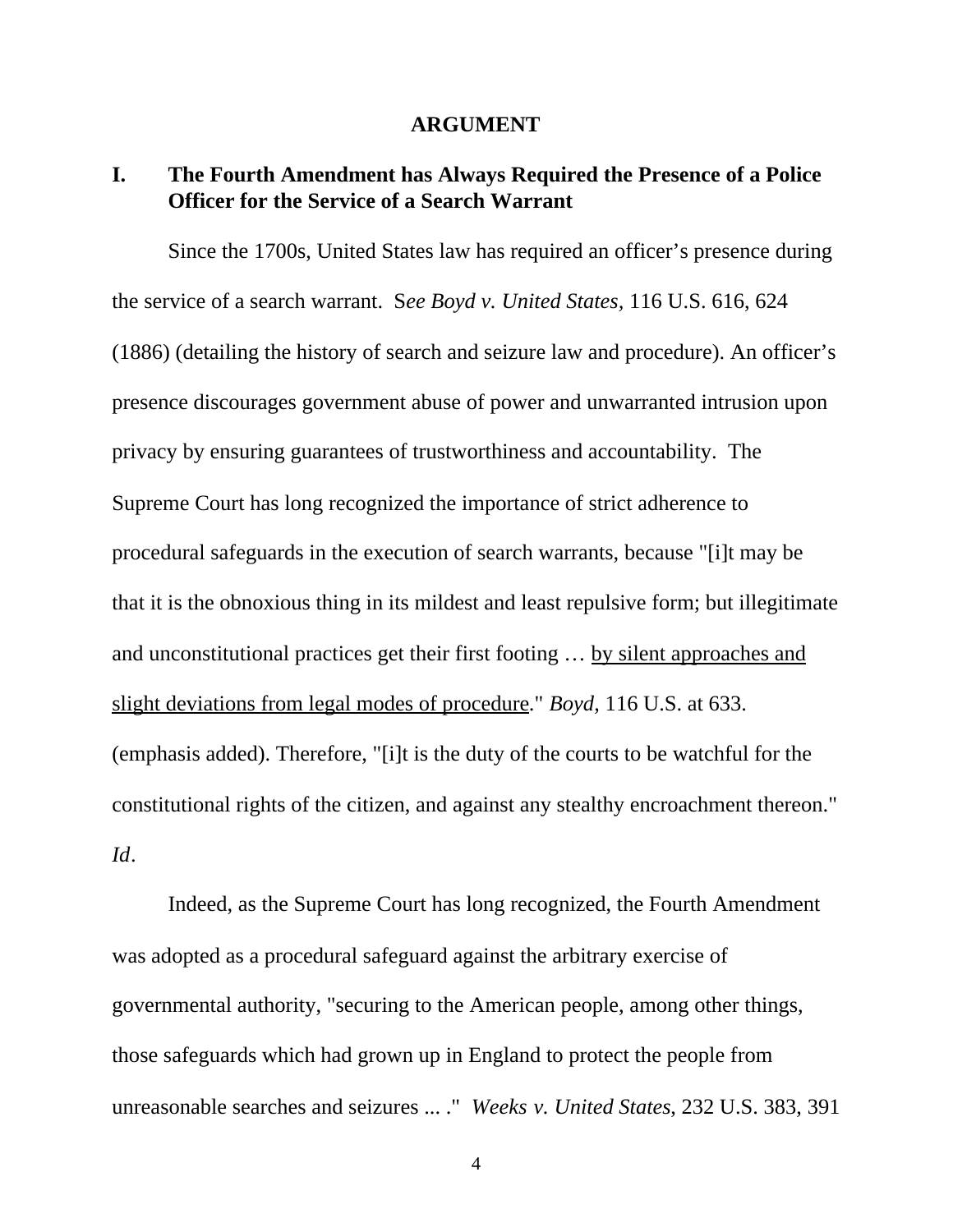(1914). *Weeks* heralded the dawning of the constitutional age of criminal procedure, in which the Supreme Court established the exclusionary rule prohibiting introduction of evidence if obtained by federal officers through a procedural violation of Fourth Amendment requirements governing search and seizure. To permit introduction of unlawfully obtained evidence at trial would "affirm by judicial decision a manifest neglect if not an open defiance of the prohibitions of the Constitution, intended for the protection of the people against such unauthorized action." *Id*. at 394. The Court in *Weeks* recognized that prohibiting use by the government of improperly obtained evidence was necessary to ensure that the formalities and procedural safeguards underlying the Fourth Amendment were followed, because "[t]he affect of the Fourth Amendment is to put the courts of the United States and Federal officials in the exercise of their power and authority, under limitations and restraints as to the exercise of such power and authority." *Id*. at 393. Relaxing well-established procedures would lead to "gradual depreciation of the rights secured by [the Fourth Amendment] by imperceptible practice of courts or by well-intentioned but mistakenly over-zealous executive officers." *Gouled v. United States*, 255 U.S. 298, 304 (1921).

In 1789 Congress passed the first statute regulating the collection of import and export duties, thus regulating searches and seizures performed by Federal officers. Regulation of the Collection of Duties on Tonnage and on Merchandise, 1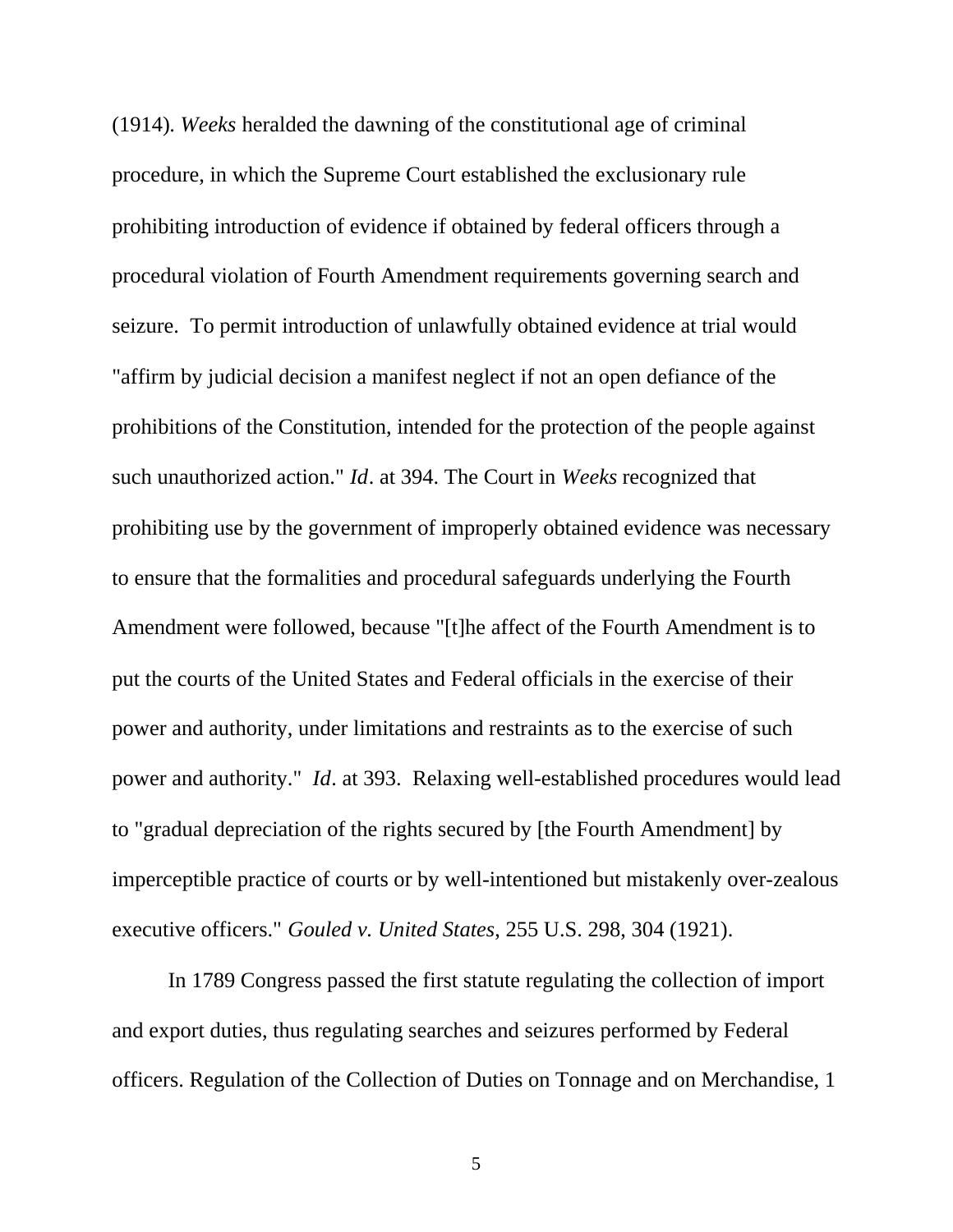Cong. Ch. 5; 1 Stat. 29, 43 (July 31, 1789). Under this law, the presence of a collections officer was required at each port. 1 Stat. at 38. The seizure of goods stolen or liable to import duties by an officer of the law "by virtue of a judicial writ" was considered to be within the Fourth Amendment because the individual in possession of such goods had no property right in the items. *See Boyd,* 116 U.S. at 623. The purpose of having an officer present at a search was to ensure that the goods, identified as having been stolen, conformed to the description provided by the rightful owner before they could be seized. *See id*. at 628. Similarly, it was the duty of the customs collector or revenue officer to verify that shipped goods conformed to an invoice or the ship's manifest. 1 Stat. at 39-43. A search for concealed goods could be performed by an officer, his deputy, or someone else authorized by the officer, but the officer was ultimately responsible for ensuring the legality of the search. 1 Stat. at 44.

Similarly, Congress recognized the necessity of official presence at the servce of a warrant when it enacted the Revenue Act of 1863. Although Congress adopted the Act during "a period of great national excitement, when the powers of the government were subjected to a severe strain to protect the national existence," searches and seizures were governed by the same strict guidelines as before. *Boyd*, 116 U.S. at 621; 12 Stat. 737 (March 3, 1863). Among other safeguards, provisions of the Revenue Act guarded against unreasonable searches and seizures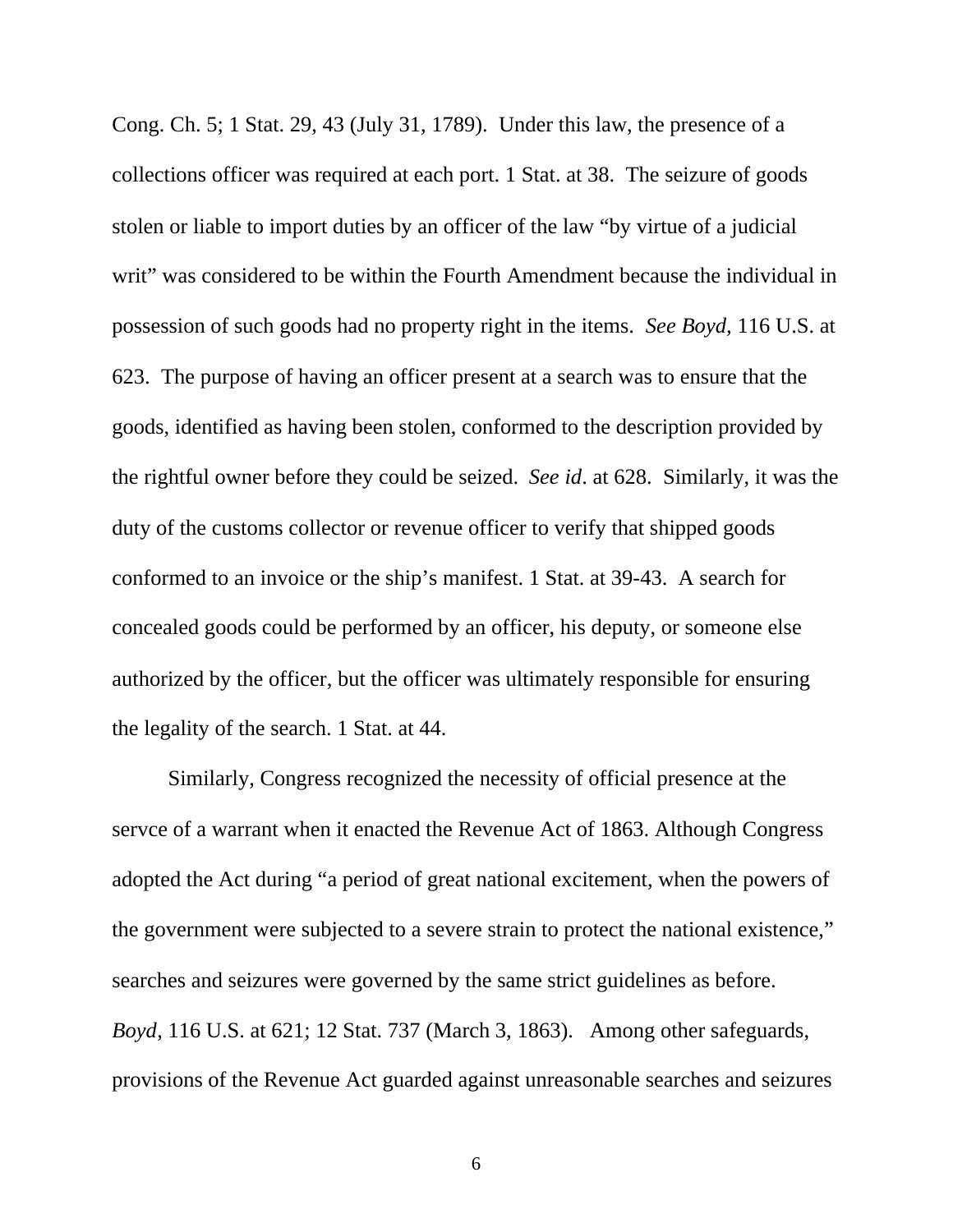by mandating that a warrant be served only by a United States marshal or customs official.

The requirements of 18 U.S.C § 3105, the statute at issue here, were adopted almost verbatim from 18 U.S.C §, which was enacted in 1917 as part of the Espionage Act, the first statutory pronouncement of general procedures governing the conduct of federal officers during criminal search and seizures. One stated purpose of the Act was to "better [] enforce the criminal laws of the United States." Pub. L. No. 65-24, 40 Stat. 229. Case law from that period recognized that the Act codified Fourth Amendment guarantees intended to protect against abuse of process and unjustified intrusions on privacy. *See Byars v. United States*, 273 U.S. 28 (1927).

Four years later, the National Prohibition Act of 1923 incorporated by reference the search warrant provisions of the Espionage Act, which provided that warrants could be entrusted only to "civil officer[s] of the United States. ... one 'duly authorized to enforce or assist in enforcing any law of the United States.'" *Steele v. United States*, 267 U.S. 505, 507 (1925), citing to Volstead Act, 41 Stat. 305, 308. The Fourth Amendment inherently and historically incorporates the notion of accountability. Under the common law, unlawfully obtained evidence may have been admissible at trial, but law enforcement officials faced civil penalties for the improper seizure of such evidence. *See Olmstead v. United*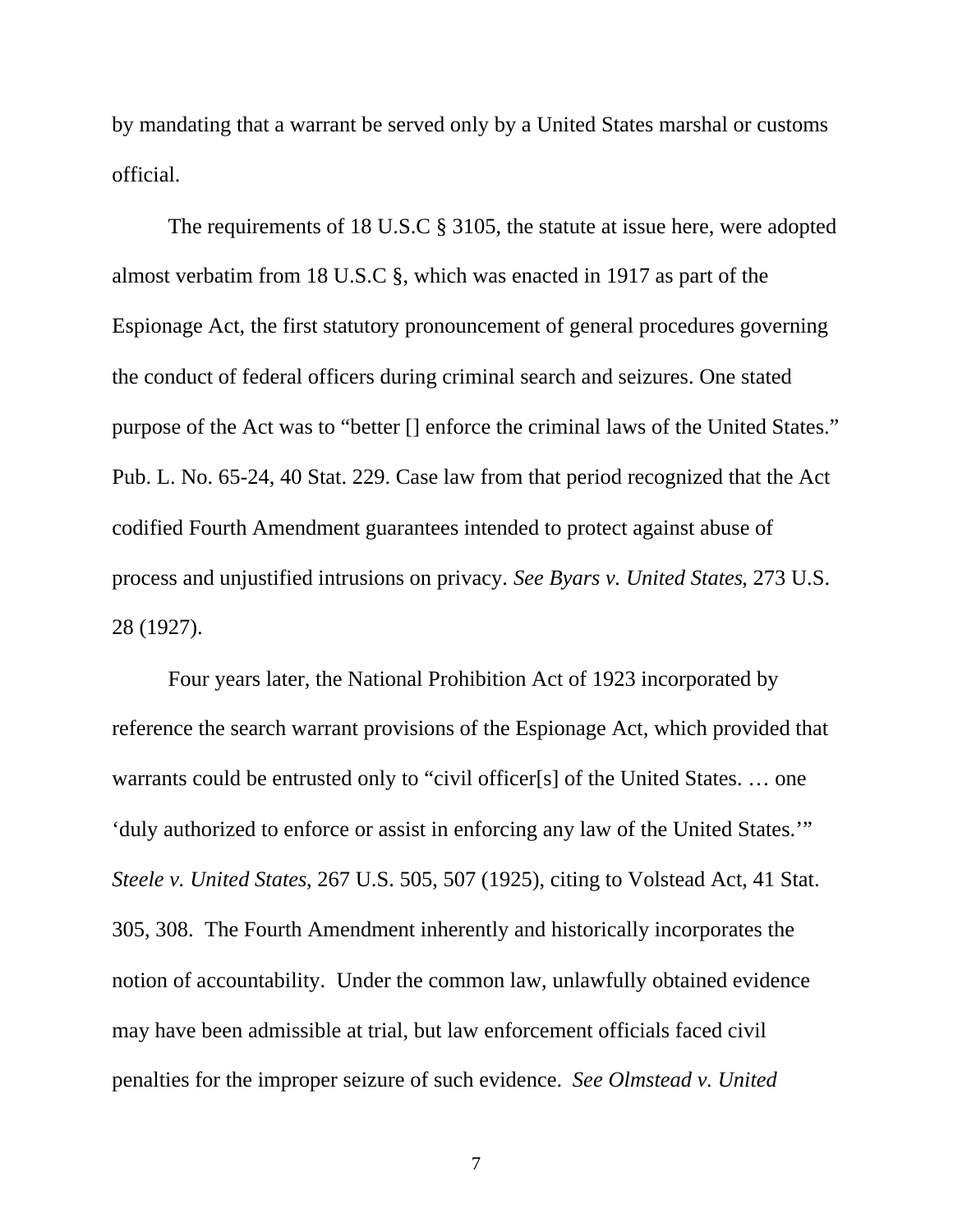*States*, 277 U.S. 438, 462-63 (1928); *Weeks*, 232 U.S. at 390 ("The sheriff must be furnished with a warrant, and take great care lest he commit a trespass"). Initially, federal officers who could authorize and serve warrants were bonded to cover any potential liability. *See Keehn v. United States*, 300 F. 493, 503 (1st Cir. 1924). Under the National Prohibition Act, an officer's failure to comply with the laws and limitations of a warrant resulted in heavy penalties. 42 Stat. 222, 223-24 (1924).

Guarantees of trustworthiness and accountability under the Fourth Amendment still require zealous protection. As the Supreme Court recently noted, "[t]he value judgment that [has historically] motivated a united democratic people fighting to defend those very freedoms from totalitarian attack is unchanged." *Watchtower Bible and Tract Soc'y of N.Y., Inc. v. Vill. of Stratton*, 122 S. Ct. 2080, 2091 (2002). Procedural formalities are critical in preserving our privacy in order to maintain cherished values of humanity and civil liberty. In *McVeigh v. Cohen*, 983 F. Supp. 215, 220 (D.D.C. 1998), addressing unauthorized access to electronic communications, the court stated:

In these days of "big brother," where through technology and otherwise the privacy interests of individuals from all walks of life are being ignored or marginalized, it is imperative that statutes explicitly protecting these rights be strictly observed.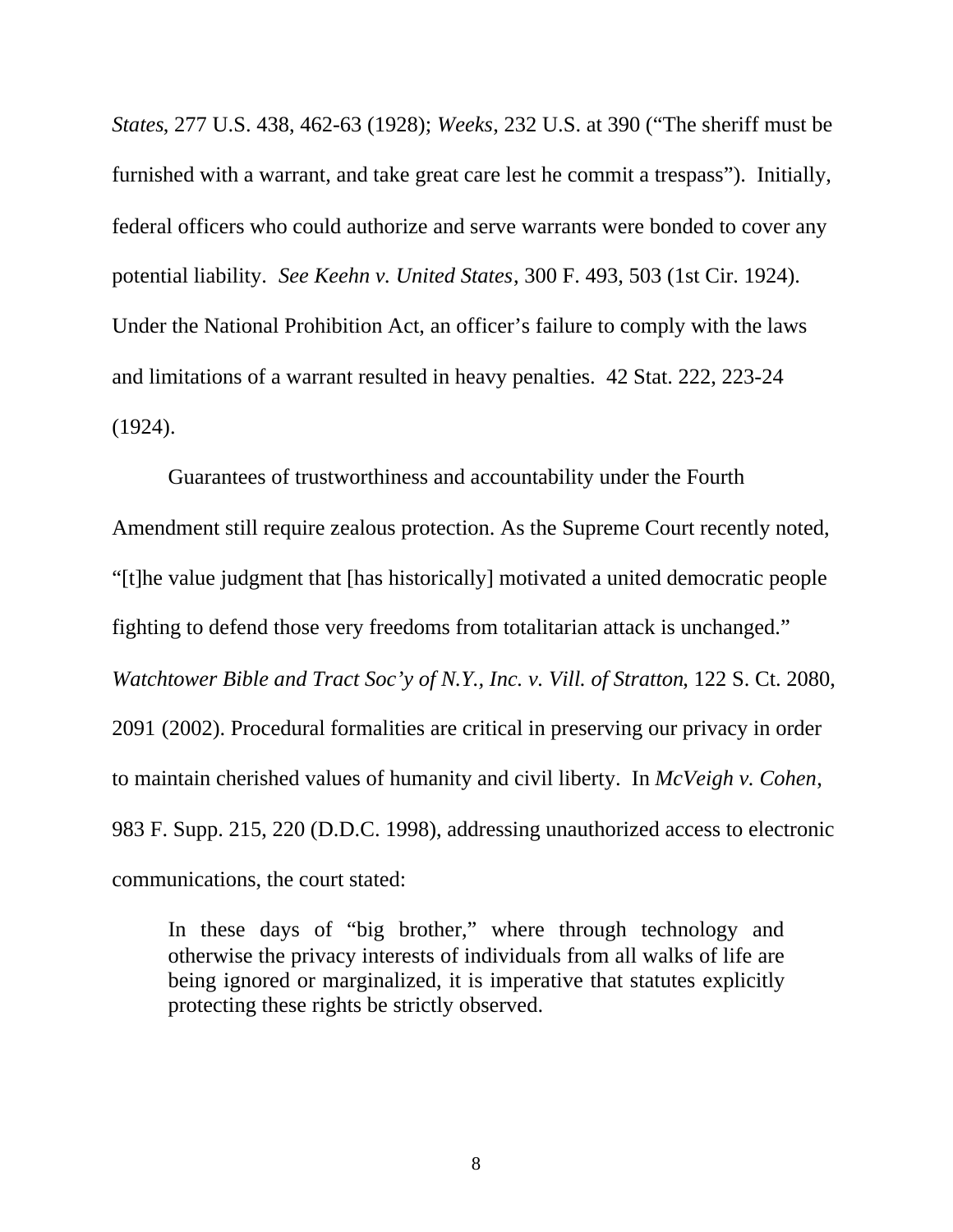983 F. Supp. at 220. Fundamental principles "established by years of endeavor and suffering" cannot be sacrificed to the needs or convenience of law enforcement.

*Weeks*, 232 U.S. at 393.

## **II. Section 3105 Requires the Presence of a Police Officer During the Service of a Warrant and This Circuit has Made Clear that State Officers Must Comply With the Statutory Obligation**

Because the search warrant in this case was served in violation of the

plain language of § 3105, this court must uphold the determination of the

district court that the search was improper. Section 3105, which dictates the

procedure for service of a search warrant, provides:

A search warrant may in all cases be served by any of the officers mentioned in its direction or by an officer authorized by law to serve such a warrant, but no other person, except in aid of the officer on his requiring it, he being present and acting in its execution.

18 U.S.C. § 3105. The plain language of the statute dictates that search warrants are to be served by an authorized law enforcement officer and no other person. This statutory safeguard codifies centuries of common law mandating police presence during the exercise of Fourth Amendment authority.

The government argues that § 3105 does not apply when state officers serve and execute a state search warrant. Brief of Appellant, at 10-12. However, the Supreme Court has stated unambiguously that federal law governs the use of evidence in a federal prosecution, even if the evidence was collected by state officers acting pursuant to a state warrant. *Elkins v. United States*, 364 U.S. 206,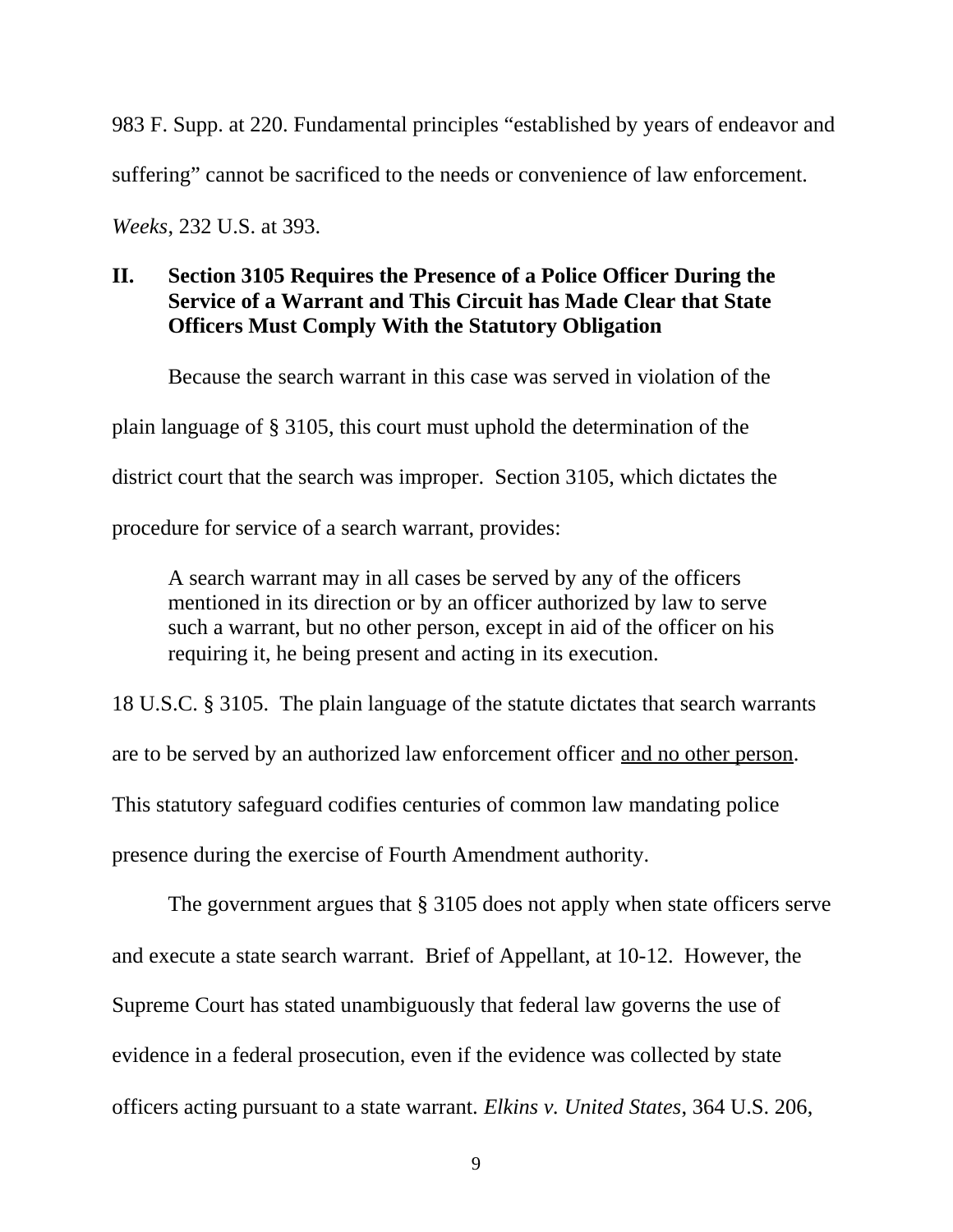224 (1960) (holding that in determining whether there has been an unreasonable search and seizure by state officers, a federal court should apply federal law). Consistent with that authority , this circuit evaluates challenges to a search conducted by state authorities under federal Fourth Amendment standards. *See United States v. Bieri*, 21 F.3d 811, 816 (8th Cir. 1994) ("[a] court must examine the legality of a search by state officers as if made by federal officers.").

Contrary to the government's assertion, the authority it cites provides only that 18 U.S.C. § 3109––not § 3105––does not apply to searches where there are exigent circumstances and no significant federal officer involvement. *United States v. Murphy*, 69 F.3d 237, 242 (8th Cir. 1995); *see also United States v. Appelquist*, 145 F.3d 976 (8th Cir. 1998); *United States v. Moore*, 956 F.2d 843, 846 (8th Cir. 1992). In any event, these cases relate to the exigent circumstances exception to application of Fourth Amendment warrant requirements. *Murphy*, 69 F.3d at 242.

Where exigent circumstances exist—such as danger to officers or others, or an imminent threat that evidence will be destroyed––police are not required to "knock and announce" during a search, which enables officers to protect lives, property, and evidence. *United States v. Ramirez*, 523 U.S. 65, 70 (1998); *see also* 2 *LaFave, Search & Seizure* § 4.8(a), 599-600 (3d ed. 1996). Clearly, the exigent circumstances exception simply does not apply to this case. The police officers in *Murphy* believed that their safety would be at risk if they were required to follow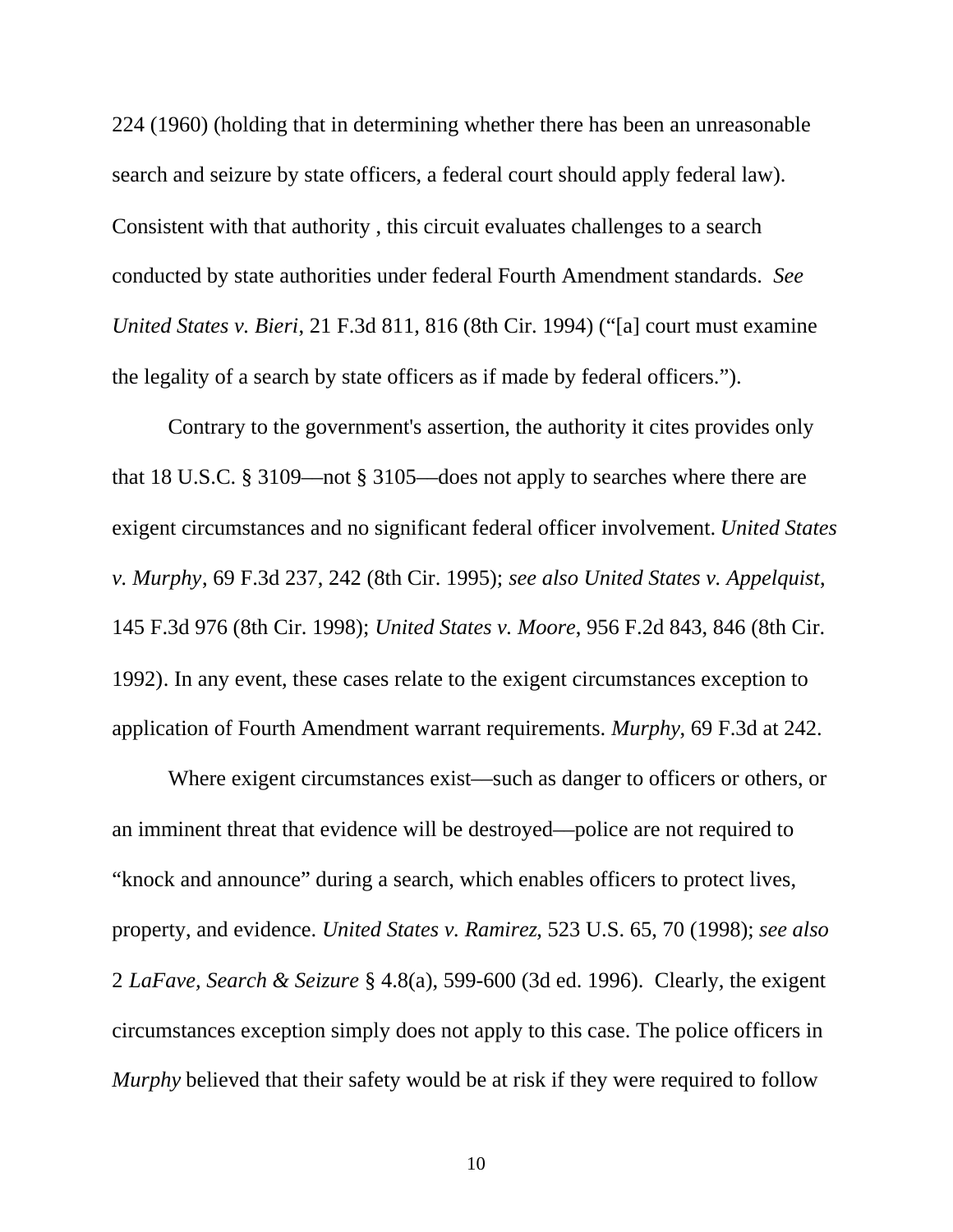procedural safeguards, such as knocking at the door, when searching the home of a man who possessed firearms and had a history of violence. 69 F.3d at 243. Only those exigent circumstances justified the officers following a more relaxed procedure than required by § 3109. *Id*.

There are no exigent circumstances present in this case—nor, indeed, has the government argued that an exigent circumstance exception should apply. The police were pursuing a routine investigation involving the service of a warrant on an ISP. Therefore, the fact that § 3109 may not apply to state searches where there are exigent circumstances and no significant federal involvement is not relevant here, where the application of § 3105 is at issue. Thus, unlike in *Murphy*, this case contains no justification for relaxing search warrant service standards.

## **III. The Fourth Amendment Requires that A Law Enforcement Officer Personally Serve A Warrant For A Search of An E-Mail Service Provider's Remotely Stored Files.**

## **A. Law Enforcement Officers Must Observe Fourth Amendment Procedures to Secure the Privacy Interests of Internet Users.**

Fourth Amendment protections must be secured to protect users of the Internet. It is well established that an individual is afforded Fourth Amendment protection against search and seizure when 1) the individual displays a subjective expectation of privacy, and 2) this expectation is one that society would view as reasonable. *Katz v. United States*, 389 U.S. 347, 361 (1967) (Harlan, J.,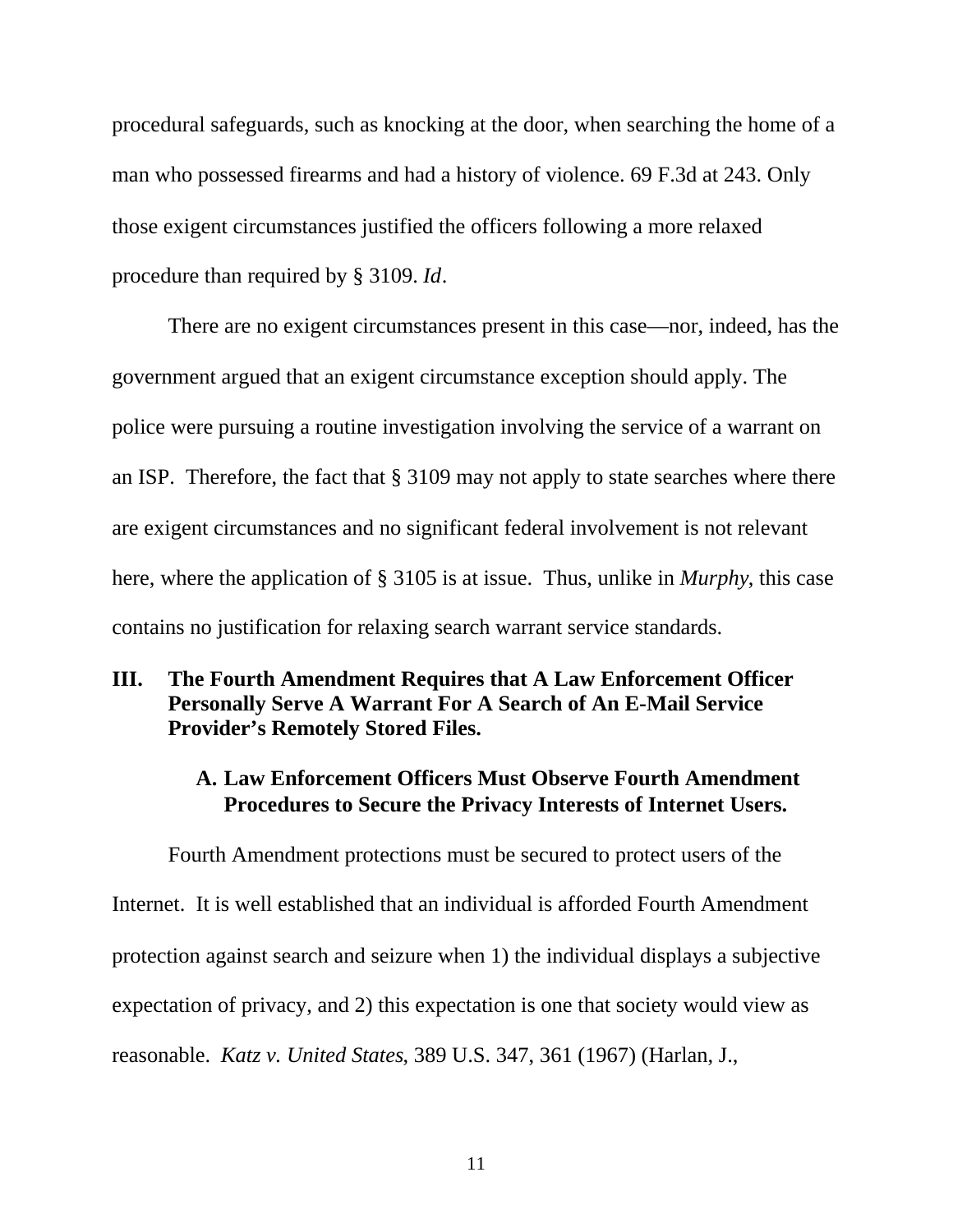concurring); *see also Kyllo v. United States*, 533 U.S. 27, 33 (2001); *Smith* v.

*Maryland*, 442 U.S. 735, 743-744 (1979).

l

The government tacitly concedes that individuals have a reasonable expectation of privacy in e-mail transmitted by an  $ISP.^3$  Indeed, it would be disingenuous for the government to assert otherwise, as it sought and obtained a

<sup>&</sup>lt;sup>3</sup> Courts reviewing the issue have determined that individuals have an expectation of privacy in the contents of their email account. *See United States v. Maxwell*, 45 M.J. 406 (C.A.A.F. 1996). Fourth Amendment protections arise when an individual demonstrates an expectation of privacy in the property to be searched. *Katz*, 389 U.S. at 361. Society would readily recognize as reasonable a user's expectation that the contents of an account maintained with an e-mail provider are private because the average Internet user does not understand the technical processes by which information is transmitted over the Internet. Indeed, e-mail providers such as Yahoo! foster this sense of security.

When a subscriber opens an account with an e-mail provider such as Yahoo!, he or she is repeatedly assured by the provider that the contents of that account are private. For example, Yahoo! draws a distinction between "publicly accessible" areas of Yahoo!, which are "areas of the Yahoo network properties that are intended by Yahoo to be available to the general public," and "services intended for private communication," such as Yahoo!'s e-mail and instant messenger services. Yahoo! Terms of Service,<http://docs.yahoo.com/info/terms> (last accessed July 26, 2002). Yahoo! E-mail accounts are password protected, and Yahoo! explains that mail is not accessible without an account name and password. Yahoo! Online Support *at* <http://>help.yahoo.com/help/us/mail/access/access-09.html (last accessed July 26, 2002). In its Privacy Policy, Yahoo! explains that even personal non-content information, in which courts have held users have no reasonable expectation of privacy, will be disclosed to law enforcement officers only pursuant to "subpoenas, court orders, or legal process[.]" Yahoo! Privacy Policy *at* <http://privacy.yahoo.com> (last accessed July 26, 2002). In addition, Yahoo!'s Terms of Service explicitly assure users that Yahoo! only releases content information subject to validly exercised law enforcement procedures. [http://docs.yahoo.com/info/terms.](http://docs.yahoo.com/info/terms) For these reasons, a subscriber of an e-mail provider would reasonably believe that messages contained in his e-mail account are private.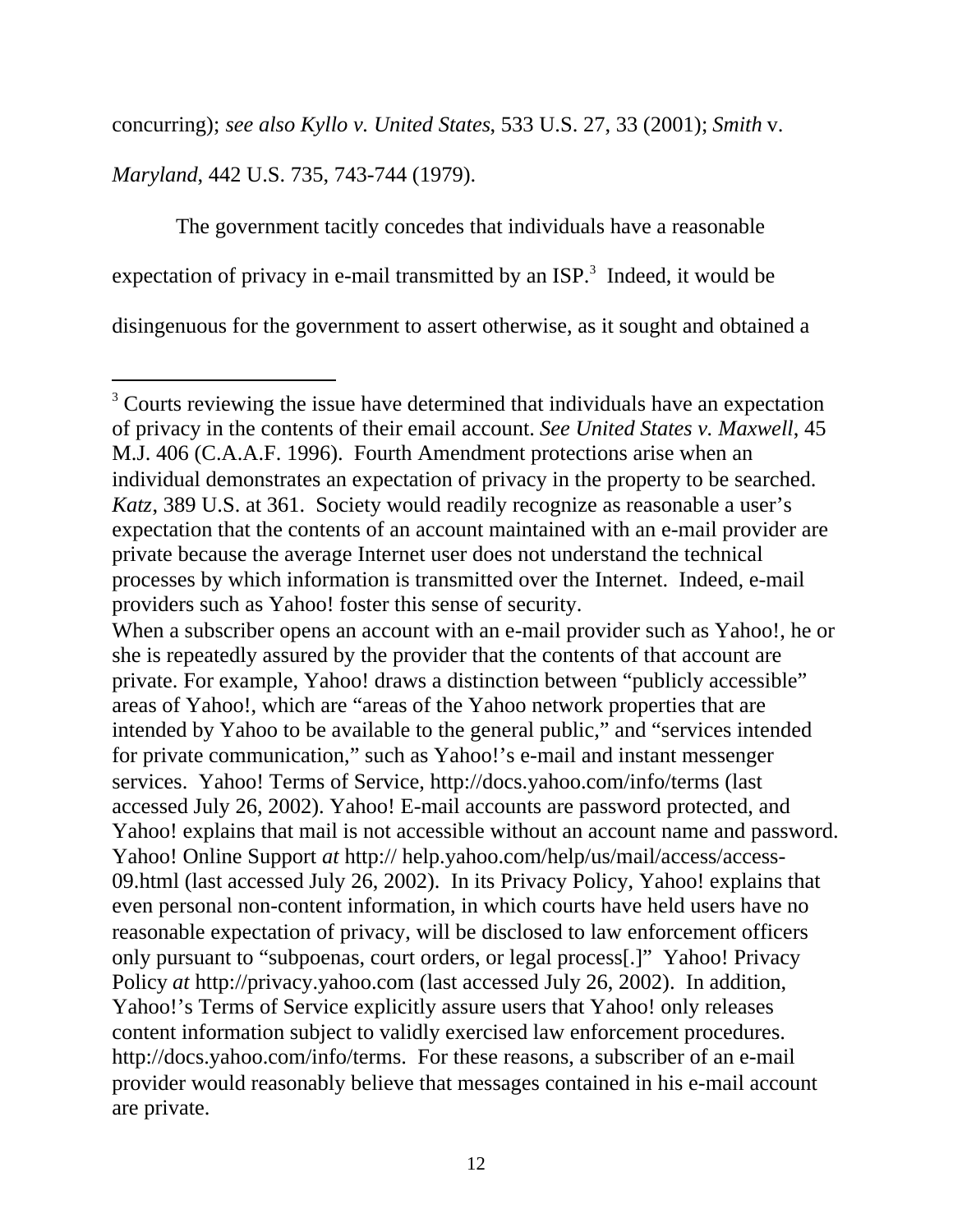search warrant to procure the e-mails sought in this case. A search warrant—which requires a showing of probable cause—regulates government access to places and things protected by the Fourth Amendment.

Once Fourth Amendment protection attaches, it "protects people, not places." *Katz*. at 351. This distinction is particularly relevant to privacy interests concerning the Internet, which is not a physical place; therefore, searches for electronic material must respect the privacy of the individual who composed or received the electronic material.

The application of Fourth Amendment protection to privacy interests in digital environments raises important questions concerning the procedural service of a valid search warrant. As the legal system responds to advances in technology—particularly in the context of electronic communications—the law must protect Fourth Amendment guarantees by ensuring that searches are conducted in a manner conducive to the preservation of privacy interests. As one commentator has noted:

Communication in cyberspace must be protected to the same extent as is more traditional communication if our advancing communication technology is to achieve its full potential without the sacrifice of any of the free speech or privacy that we enjoy today.

*Note: Keeping Secrets in Cyberspace: Establishing Fourth Amendment Protection for Internet Communication*, 110 Harv. L. Rev. 1591,1608 (1997).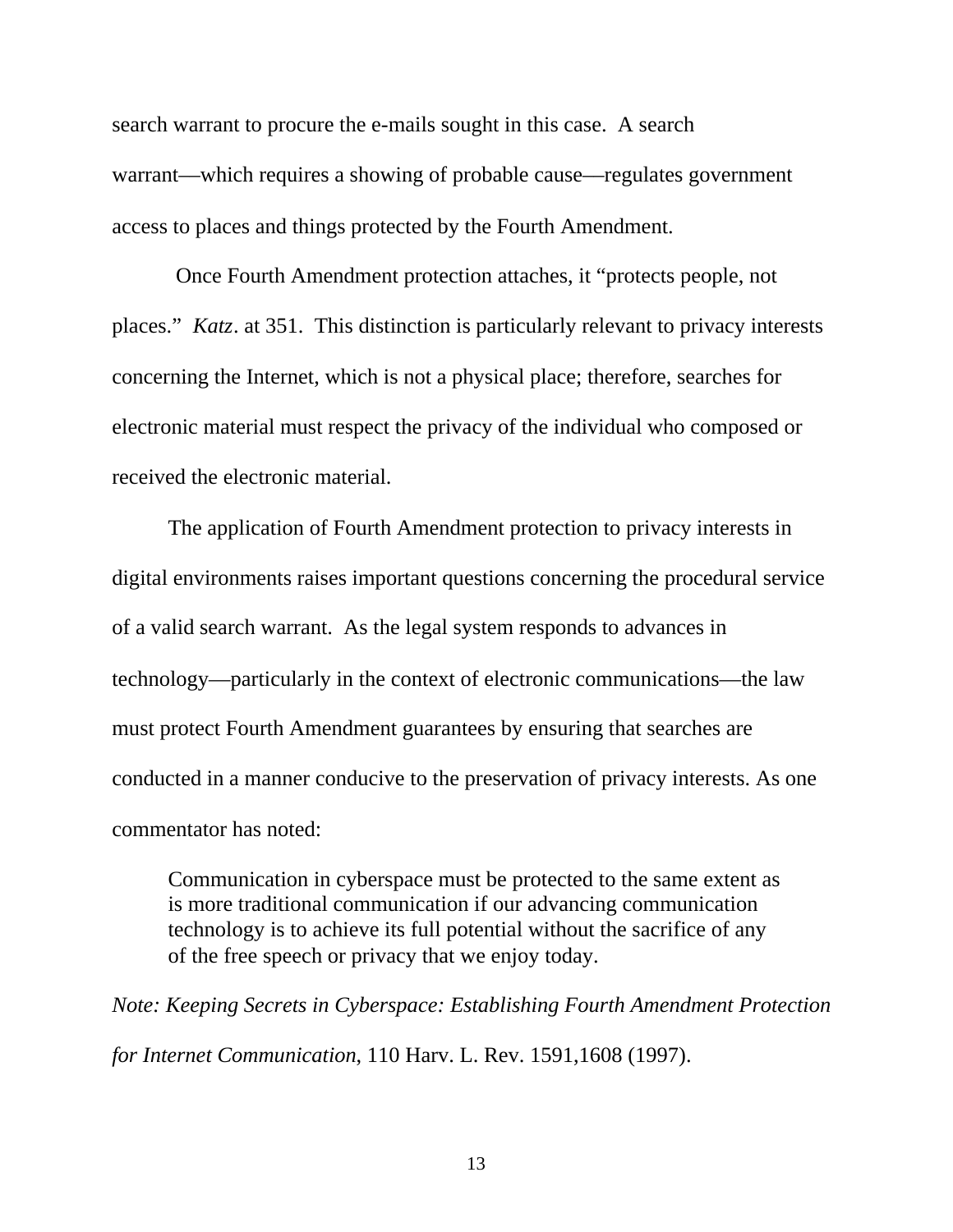## **B. Because An E-Mail Provider Is Immune from Liability Stemming from Its Cooperation with A Warranted Search, It Is Imperative To Foster Accountability By Preserving The Formalities Associated with Service of A Search Warrant.**

The government would like to seize information in which individuals have a constitutionally protected expectation of privacy merely by turning on a fax machine. This is simply not an acceptable means of intruding into the privacy interests of the millions of citizens who, increasingly, are transmitting the most personal and intimate details of their lives via the Internet.

To determine the constitutional validity of a search, the court must examine the "totality of the circumstances," to decide whether the search was reasonable in light of Fourth Amendment guarantees. *Ohio v. Rubinette*, 519 U.S. 33, 39 (1996). The reasonableness of a search is measured "by assessing, on the one hand, the degree to which it intrudes upon an individual's privacy and, on the other, the degree to which it is needed for the promotion of legitimate governmental interests." *United States v. Knights*, 122 S. Ct. 587, 591 (2001) (*quoting Wyoming v. Houghton*, 526 U.S. 295, 300 (1999)). The Fourth Amendment prohibits every search that is unreasonable, and is construed broadly by courts to secure rights of privacy. *United States v. Lefkowitz*, 285 U.S. 452, 464 (1932). Under this standard, the Fourth Amendment requires a law officer personally to serve a warrant to commence the search of an ISP's e-mail records, even though the officer does not personally need to conduct the search.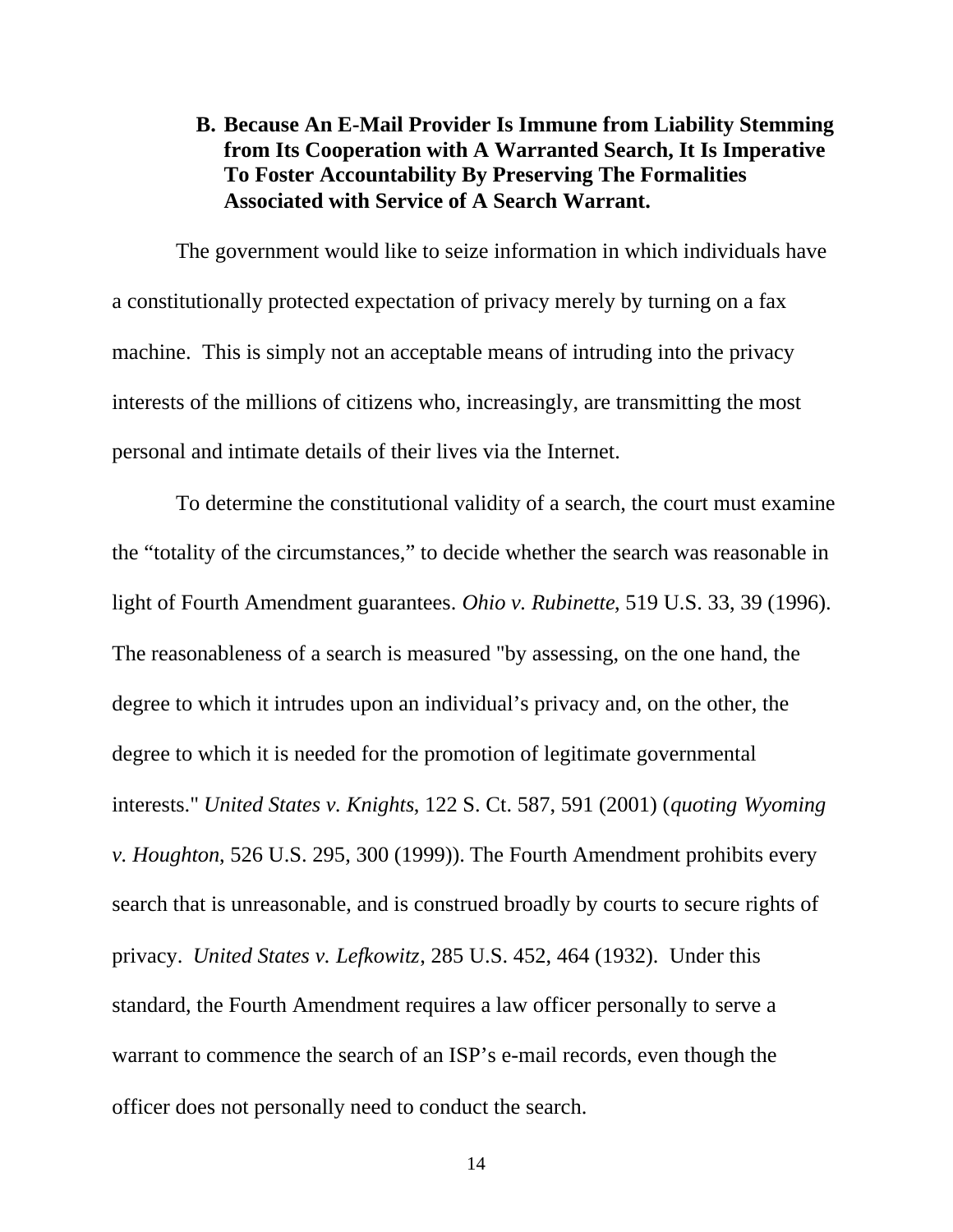Law enforcement officers are legally obligated to ensure Constitutionally protected the privacy rights of citizens. An officer, by virtue of his or her vocation, has knowledge and experience regarding the legality of the scope of a search that a civilian aiding in the search does not, even if the civilian is an expert in the technical methods by which the search is conducted.<sup>4</sup>

The Department of Justice, in guidance it distributes to prosecutors and investigators, assumes the physical presence of police officers for the execution of a warrant on an ISP. *See* U.S. Dep't of Justice, *Searching and Seizing Computers and Obtaining Electronic Evidence in Criminal Investigations* 51-52 (March 2001). It envisions that the responsibility of one member of the search team

*Morris v. Florida*, 622 So.2d 67, 69 (Fla. App. 1993).

l

<sup>&</sup>lt;sup>4</sup> The extent to which an officer relies upon the aid of a third party during a warranted search will, of course, vary with the circumstances of each case. *See Massachusetts v. Sbordone*, 424 Mass. 802, 809 (Mass. 1997); *Washington v. Kern*, 81 Wash. App. 308, 914 P.2d 114 (Wash. App. 1996). Particularly in searches of digital information, the method by which the search must be conducted may exceed the scope of an officer's technical expertise. *See United States v. Schwimmer*, F. Supp. 119, 126-127 (E.D.N.Y. 1988). However, an officer's physical presence during the service of a warrant, no matter how formal, is never superfluous. Rather, it is a critical safeguard of the rights of the subject of the search:

<sup>[</sup>a law enforcement officer's] oath of is no small moment as a protection to our citizens when their privacy is lawfully intruded upon by a search pursuant to a warrant . . . . it is of great importance that the police authorized to conduct the search do so. They are especially charged and trained to see that the search is carried out properly, lawfully, and in accord with the provisions of the warrant.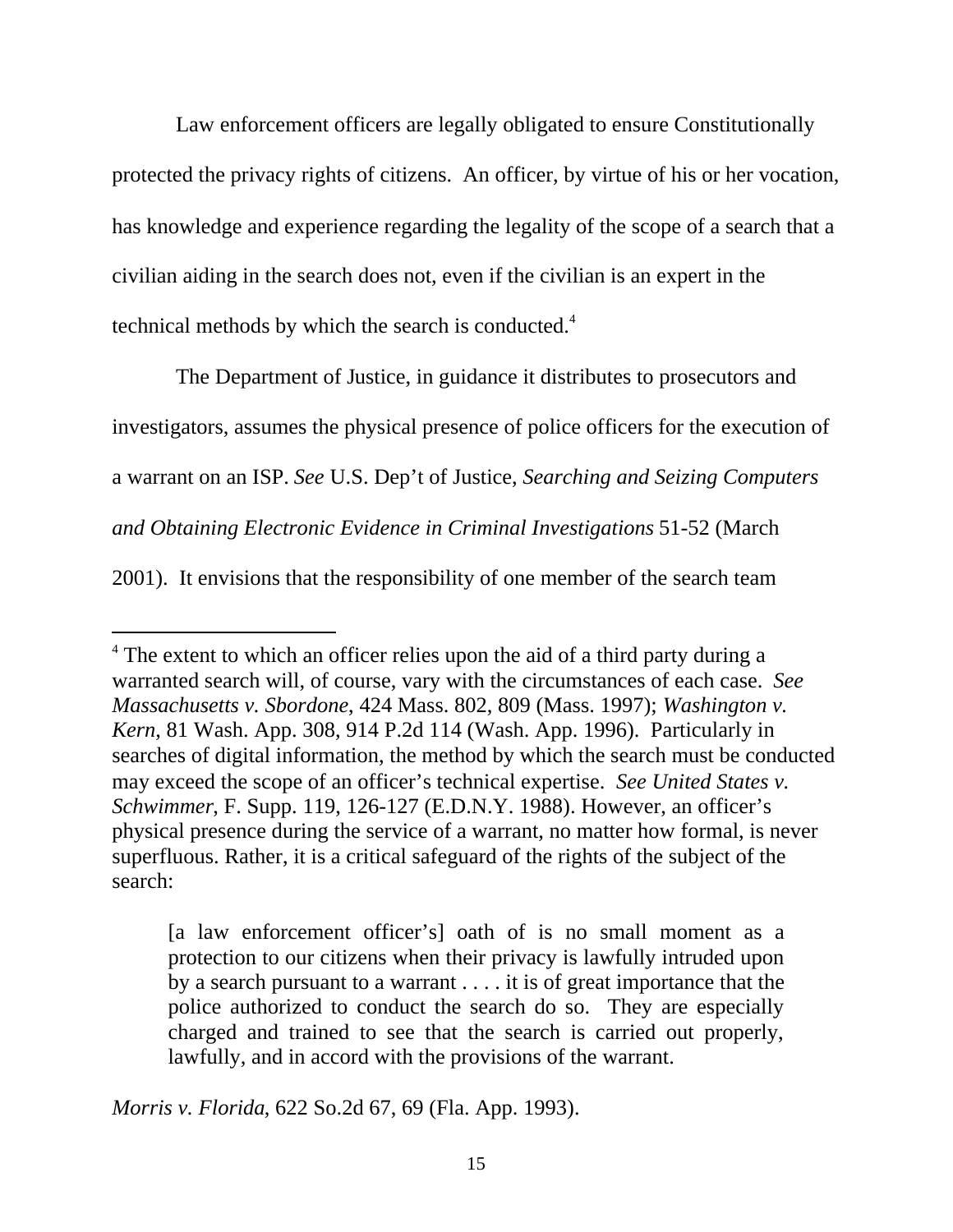present on the scene is to "review[] the . . . warrant and make[] sure that the entire process complies with the Fourth Amendment and Rule 41 of the Federal Rules of Criminal Procedure." *Id*. at 52.

ISPs, on the other hand, are bound by no such professional or legal concern and are in fact expressly exempt from any liability arising from their participation in a warranted search. 18 U.S.C. § 2703(e). For this reason, a provider has no particular incentive to conduct a search cautiously and deliberately, with due consideration for an individual's privacy rights. If, however, an officer permits a violation of an individual's constitutionally protected interests during a warranted search, the items seized will be excluded from use in any subsequent prosecution. Therefore, an officer's presence during the service of a warrant is an important preliminary safeguard to ensure that a warrant is not executed in a manner that infringes upon an individual's Fourth Amendment rights, even if the officer does not actually conduct the search. The electronic medium searched may be unfamiliar to an officer, but the procedures used to carry out a warranted search remain the same. There is no reason to stray from the tried-and-true formalities that dictate the service and execution of warrants in more traditional situations.

The preservation of Fourth Amendment privacy rights far outweighs either the relatively marginal inconvenience to service providers that must tolerate the presence of an officer who serves a warrant, or the minor inconvenience to officers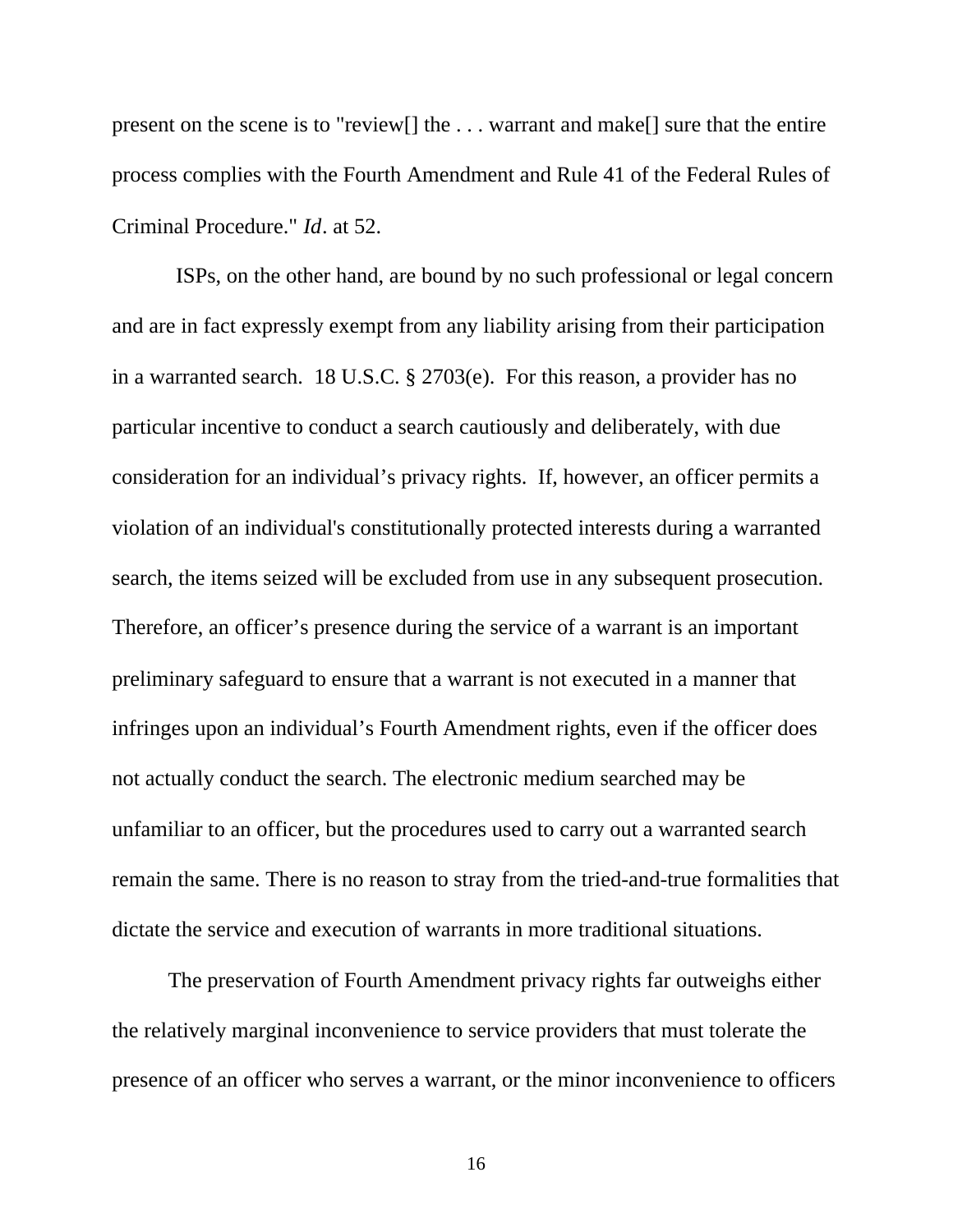when they are required to be present. In "traditional" searches, the inconvenience suffered by officers and by third parties whose premisees have been searched has not proven so burdensome as to disrupt daily business or cause serious financial detriment to those involved. There is no reason why personal service of a warrant incident to the search of remote provider files should present a different scenario. If the government seeks to search an individual's property, it must ensure the presence of a law enforcement officer to personally serve the warrant, to ensure that the search is no more invasive than absolutely necessary.

### **CONCLUSION**

Congress and the courts have long recognized a need to safeguard Fourth Amendment privacy guarantees by requiring officers to observe certain formalities during the service of a search warrant. 18 U.S.C. § 3105 codifies the performance of a critical component of these formalities, and should govern searches conducted in digital environments. Internet users have a Fourth Amendment privacy right in digital information remotely stored by ISPs, and the intangible nature of the medium does not in any way compromise or invalidate Internet users' constitutional rights. For this reason, this Court should affirm the judgment of the district court below.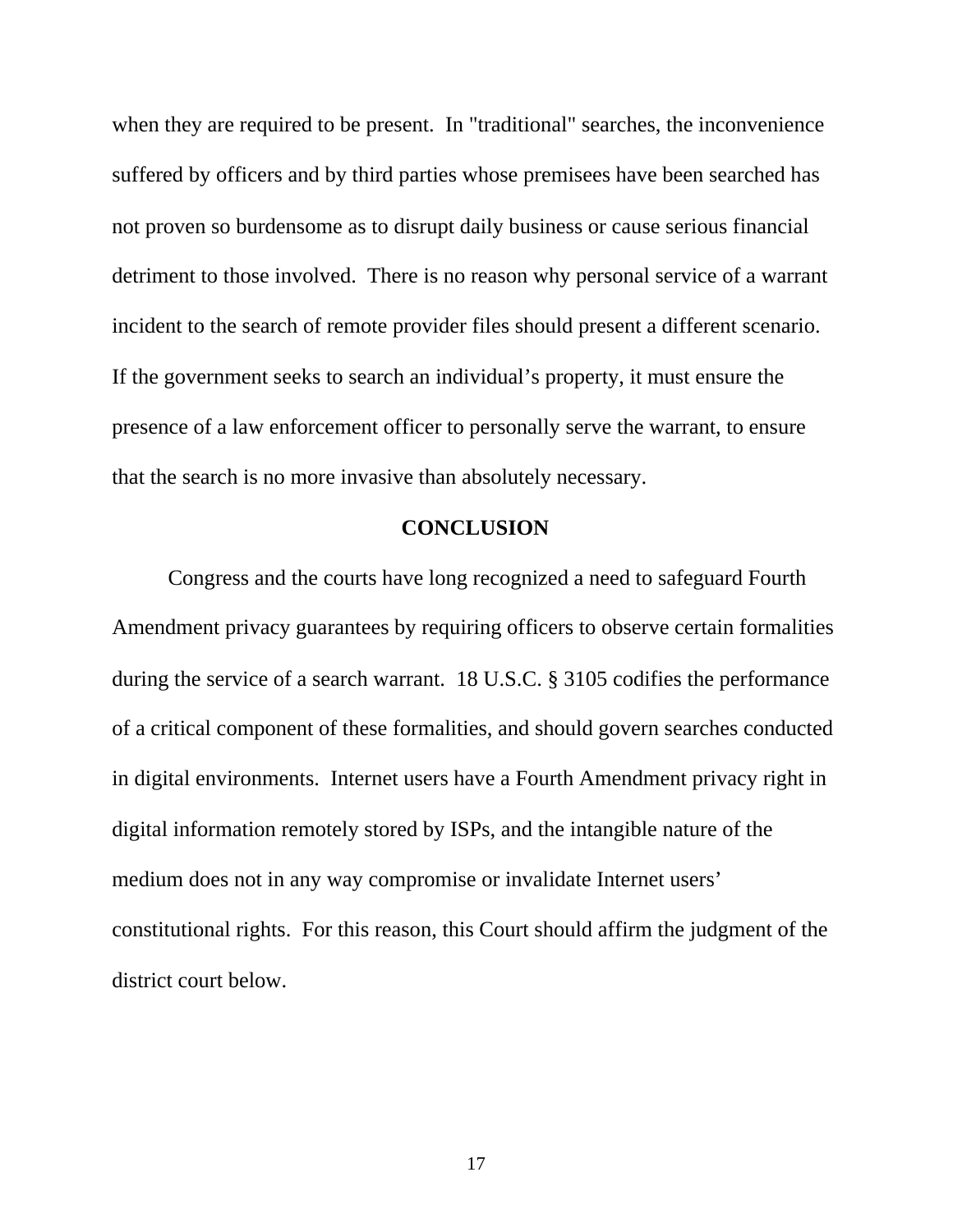### **CERTIFICATE OF COMPLIANCE**

The undersigned attorney for the *Amicus Curiae* certifies that this brief complies with the type-volume limitation of Federal Rule of Appellate Procedure 32. This brief contains 3,493 words, and therefore complies with the 7000-word limit imposed upon *amicus curiae* briefs by Fed. R. App. P. 29(d) and Fed. R. App. P. 32(a)(7)(i). This brief was prepared using Microsoft Word 97/98.

Respectfully submitted,

MARC ROTENBERG MIKAL CONDON ELECTRONIC PRIVACY INFORMATION **CENTER** 1718 Connecticut Ave., NW, Suite 200 Washington, DC 20009 (202) 483-1140

Counsel for *Amicus Curiae*

Marcia Hofmann Carla Meninsky Dwayne Nelson

*Law Clerks*